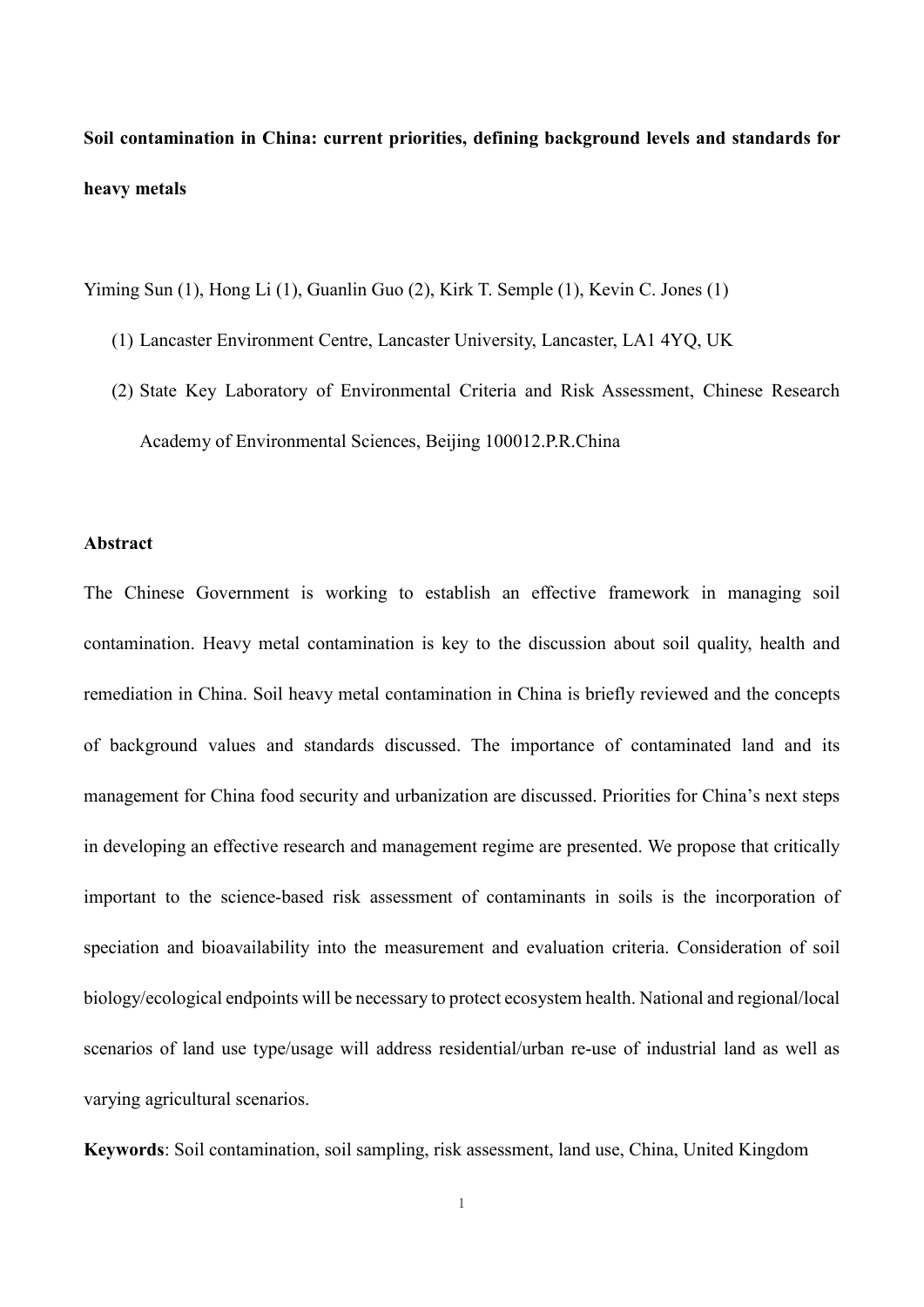### **1. Introduction**

Soil pollution refers to the occurrence of some substances in soil caused by human activities, which can change soil quality and function, lead to soil degradation, damage basic soil structures and has the potential to harm human and environmental health. Soil pollution has been identified as a key national priority in China, with an increase of reports on agricultural land and human health affected by soil pollution (Luo et al., 2015). With economic growth and industrial restructuring in China, soil pollution from abandoned sites in urban areas has also drawn attention and concern regarding the safety of human settlements and human health in industrial and brownfield sites (Cao and Guan, 2007; Luo et al., 2015). According to the National Investigation Bulletin of Soil Pollution Status (NIBSPS) issued by the Ministry of Environmental Protection of the People's Republic of China (MEP-PRC), investment in soil remediation will reach up to RMB 4,633,000 million (£526,000 million). This is a huge financial commitment, so it is critical that sound science and knowledge are applied to the decisions that determine how this money will be spent. There is still work to be done in China to improve information to define soil background conditions and pollution status, the relevant science and policies needed to set soil quality standards, the assessment system for site evaluation and soil remediation strategies and technologies (State Council, 2016). The importance of soil pollution and degradation in China has now been recognized at the highest level, with specific requirements included in China 13th Five-Year National Development Plan and the Fifth Plenum of the 19th Central Committee of the Communist Party of China (MEP-PRC, 2016).

This paper focusses on an assessment of some of the priorities relating to heavy metals in Chinese soils. Soil heavy metal pollution has become a widespread and serious problem globally. Heavy metals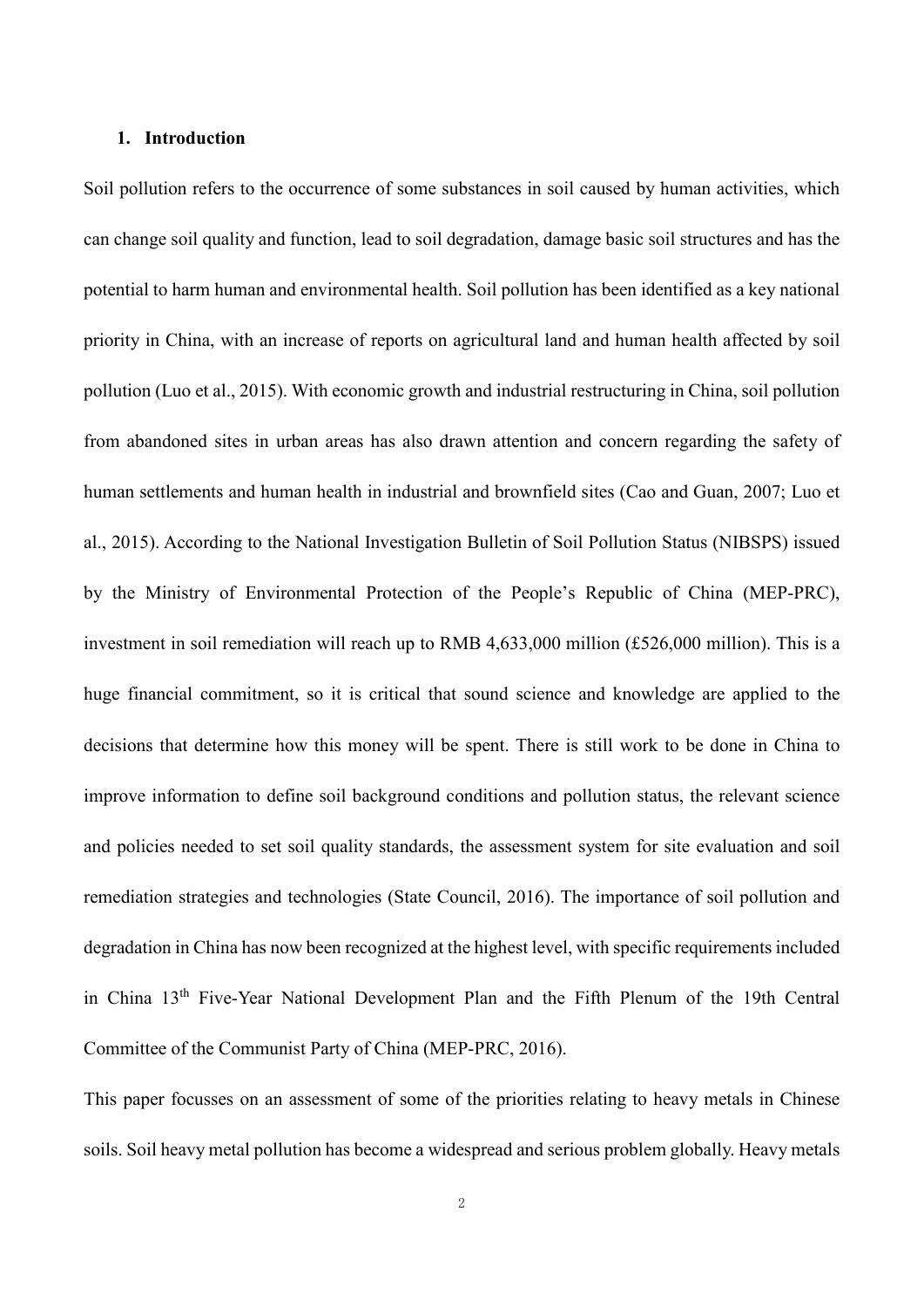are present naturally in soils, but elevated levels may be derived from agricultural activities, urbanization, industrialization and other human activities. To define and resolve pollution problems, it is therefore necessary to be able to define what constitutes 'clean', 'background' and 'contaminated' and 'polluted' soils. Following surveys and analysis of heavy metals in soils, many countries such as the United Kingdom, the United States and the Netherlands have developed such values. Depending on the national environmental management and regulatory processes, different countries have different approaches. Examples include the *Soil Guideline Values (2009)* in the UK, the US *Soil Screening Levels (2002)*, the *Intervention Values (2009)* in the Netherlands, and *Environmental Quality Standards (EQS) (1991 and 1994)* in Japan.

China first developed its own Soil Environmental Quality Standards (SEQS) in 1995 (GB15618-1995) (Xia, 1996). So far, there are 63 current standards related to soil environmental protection in China and the number of standards released by the MEP-PRC has increased, especially in the last 5 years (Li et al., 2016). Following China previous focus on air and water quality, the Government has now turned a focus onto soils and groundwater, publishing a landmark '10-Measures for Soil Pollution Action Plan' in 2016 (State Council, 2016). Its purpose is to manage, control and prevent soil pollution, to gradually improve soil quality in China. The Plan's first action recommends conducting surveys on soil pollution to better define the status of China's soil resources. GB15618-1995 first defined SEQS values for 8 heavy metals in China to apply to the whole country. Later, relevant soil quality standards in China were developed by referring to GB15618-1995 as a basic standard (Li et al., 2016). For example, the MEP-PRC issued a series of standards, such as ones for 'Green food-technical conditions for environmental areas' (NY/T391-2000), but these are rarely applied in practice. In contrast, European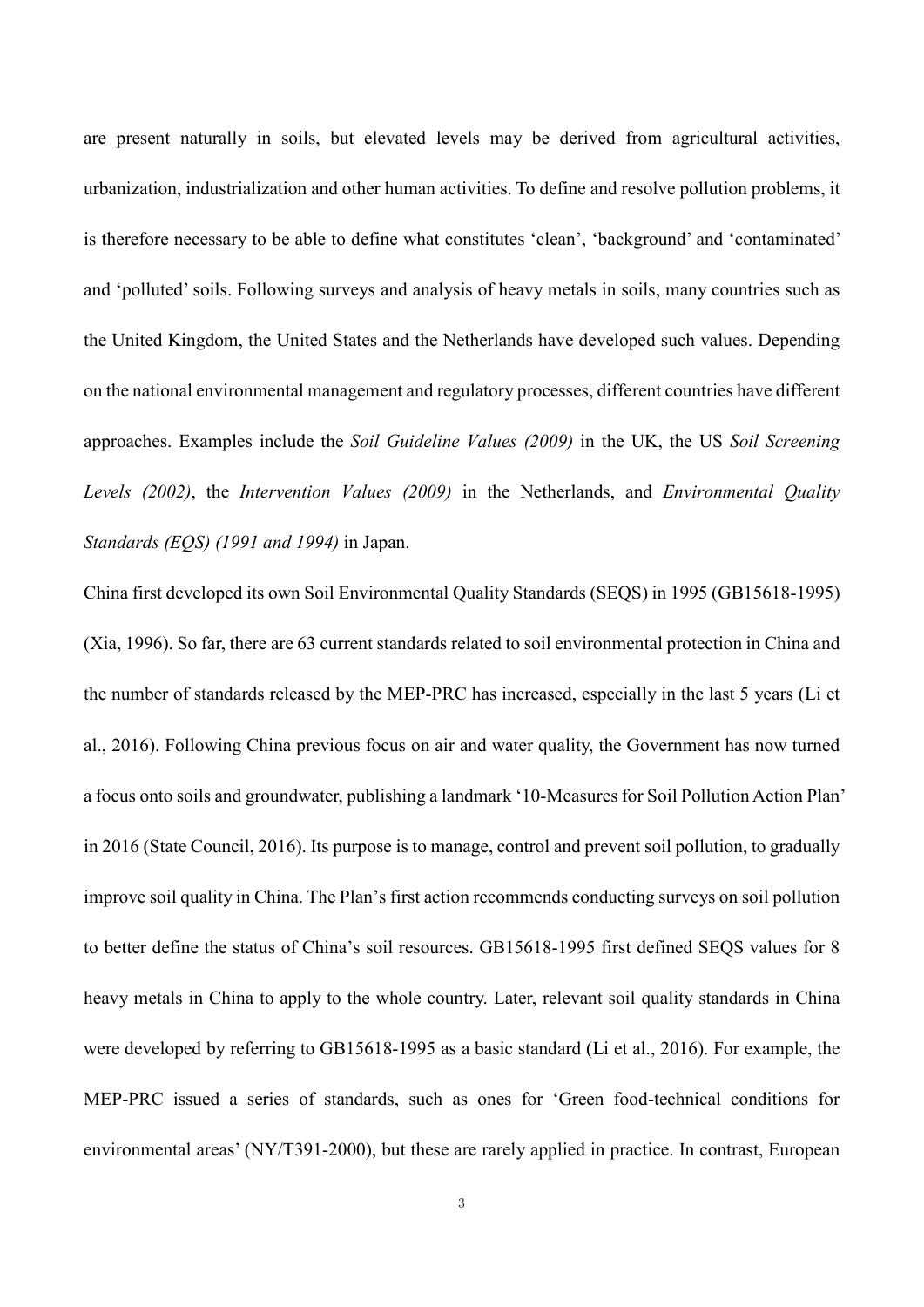countries conduct soil pollution control mainly through a series of systematic assessment methods. These are based on different land use type, soil specificity or local environmental factors for understanding the risks either to the environment or human health. In China over the past 20 years, a general soil standard value (GB15618-1995) was applied to the whole country, without considering soil specificity and integrated environmental factors. During this period, in order to meet development needs, some regional standards for soil risk assessment were also set; for example, Beijing issued screening levels for soil environmental risk assessment of sites (DB11/T 811) in 2011.

A particular challenge for China is the country size and hence the range of soil types and conditions. Heavy metal concentrations vary naturally in soils, as a function of the geology, climate, land use etc. Hence, the Soil Environment Background Value (SEBV) will vary across the country. SEQS values were originally set nationally, so now there is an important discussion about whether different SEQS are needed regionally/locally. When managing contaminated sites, SEQS and SEBV will affect the selection, formulation and cost of remediation strategies.

Internationally, different countries have prioritized soil pollution and management in different ways. China has been eager to learn from this (Luo et al., 2015; Wang et al., 2005; Wen et al., 2010; Xia and Luo, 2007) and – given the Government's stated aim to manage its soil pollution problems effectively - has the opportunity to put in place sound, strong policies and management structures. An interesting comparison is with the UK, which has a long history and legacy of contaminated land problems and a mature environmental regulatory system (Luo et al., 2009; Wu, 2007). The 10-Measures Soil Pollution Action Plan strongly recommended that: surveys of the soil pollution situation be conducted; regulations and laws of soil pollution prevention be amended; soil pollution control and remediation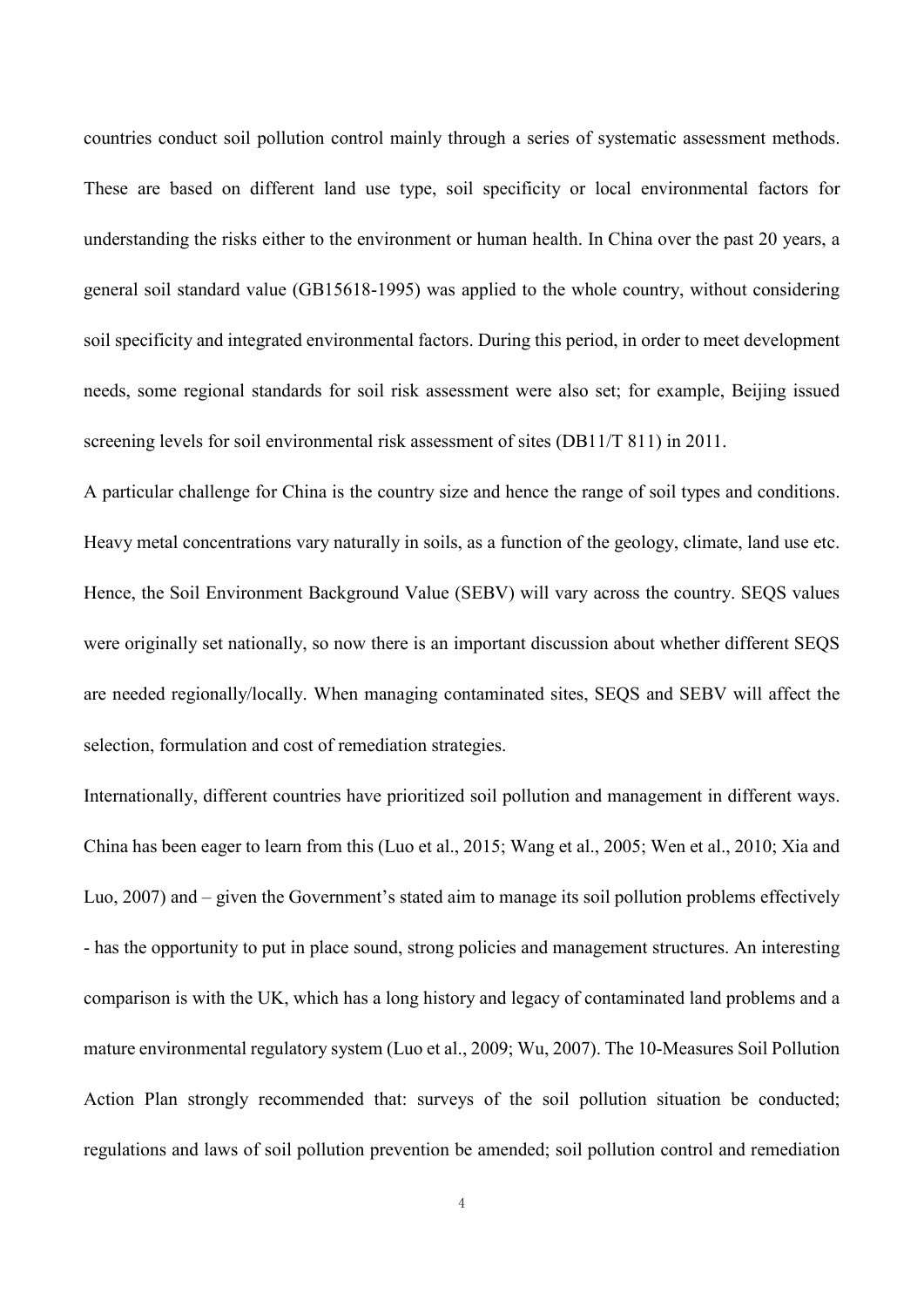be promoted; and a control system to prevent soil pollution be introduced (State Council, 2016).

Given the highly topical nature of soil contamination issues in China, in this paper we focus on the following questions: 1. What is the situation of soil heavy metal contamination in China? 2. What factors affect the background value of heavy metals in soils? 3. What are the background values of selected heavy metals and how do they compare between China and the UK? 4. What can we learn from the UK about soil survey methodologies and soil environmental standard assessment? 5. What are future priorities and next steps for China in its management of soil pollution?

# **2. Heavy metal soil pollution in China**

As in other countries, key sources of heavy metals to Chinese soils include: metal mining and smelting; industrial activities, power generation; agricultural activities, including fertilizer and animal manure amendments; waste disposal activities; urbanization, transportation. In some regions, high contamination of the soil occurs around point sources, for example, mines and smelters – giving high but generally localized problems. In other situations, for example, agricultural soils, contamination may be lower, but important as a direct route of food contamination (Fu et al., 2016; Zhou et al., 2014; Zhu et al., 2008). In some countries, inventories have been published which estimate the relative importance of these different sources to the national soil resource. This approach would be very helpful in China, because it provides a scientific basis to prioritize source reductions; we are not aware that this exercise has been performed in China yet. The distinction between 'high level hotspots' of contaminated land (e.g. brownfield sites; mines) and diffusive agricultural sources may also be important in management. For example, should there be different standards for agricultural land? Can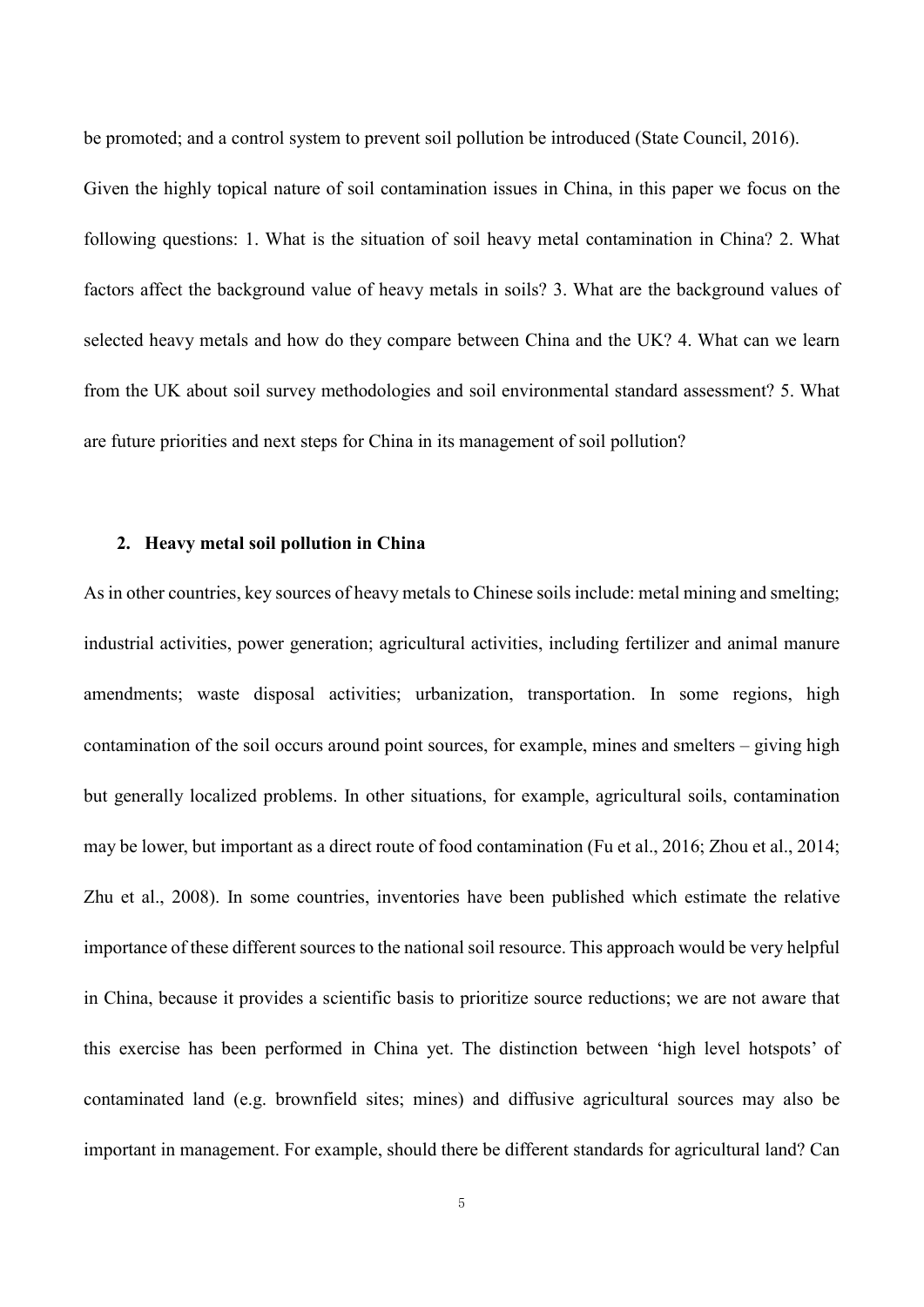brownfield sites be cleaned by simply excavating and removing dirty soils from important areas of redevelopment? (Cao and Guan, 2007; Li et al., 2015; Wang et al., 2014; Wei and Yang, 2010).

Over the past decades, heavy metal contamination has increased worldwide, following large-scale mining and industrial releases (Li et al., 2014). Ultimately much of the metal from such activities reaches the soil, via wastes, disposal and atmospheric deposition. China has undergone huge and rapid urbanization and industrial expansion over the past thirty years, which will have resulted in increased release of heavy metals to the environment, and the burden of metals held in surface soils (Chen, 1991). It has been estimated that nearly 20 million hectares of arable land has been polluted by heavy metals, such as Cd, Pb, Cu, and Zn in China, accounting for approximately 20% of the total arable land area (Lin, 2004; Zhao et al., 2007). Although information is not available on a site-specific basis, national soil surveys conducted by the MEP-PRC and the Ministry of Land and Resources of the People's Republic of China (MLR-PRC) (2005 to 2013) concluded that 16.1% of national land (based on sampling points, including arable land, some woodland, grassland, unused land, construction land) was contaminated (i.e. exceeded background values), of which >80% were exceeded by inorganic contaminants. Contamination may have been with heavy metals and other inorganic contaminants, and/or with organic chemicals. Cd was responsible for most exceedances, accounting for 7% of national land. It should be noted that there was a sampling bias, because soils were not sampled in proportion to the national land coverage. Nonetheless, the Ministries concluded that "The overall situation looked not optimistic, of which, the situation of arable land and industrial abandoned land are the most severe". In addition, in recent years, many reports in China have highlighted contamination and poisoning of animal and human health through the food chain. Prominent cases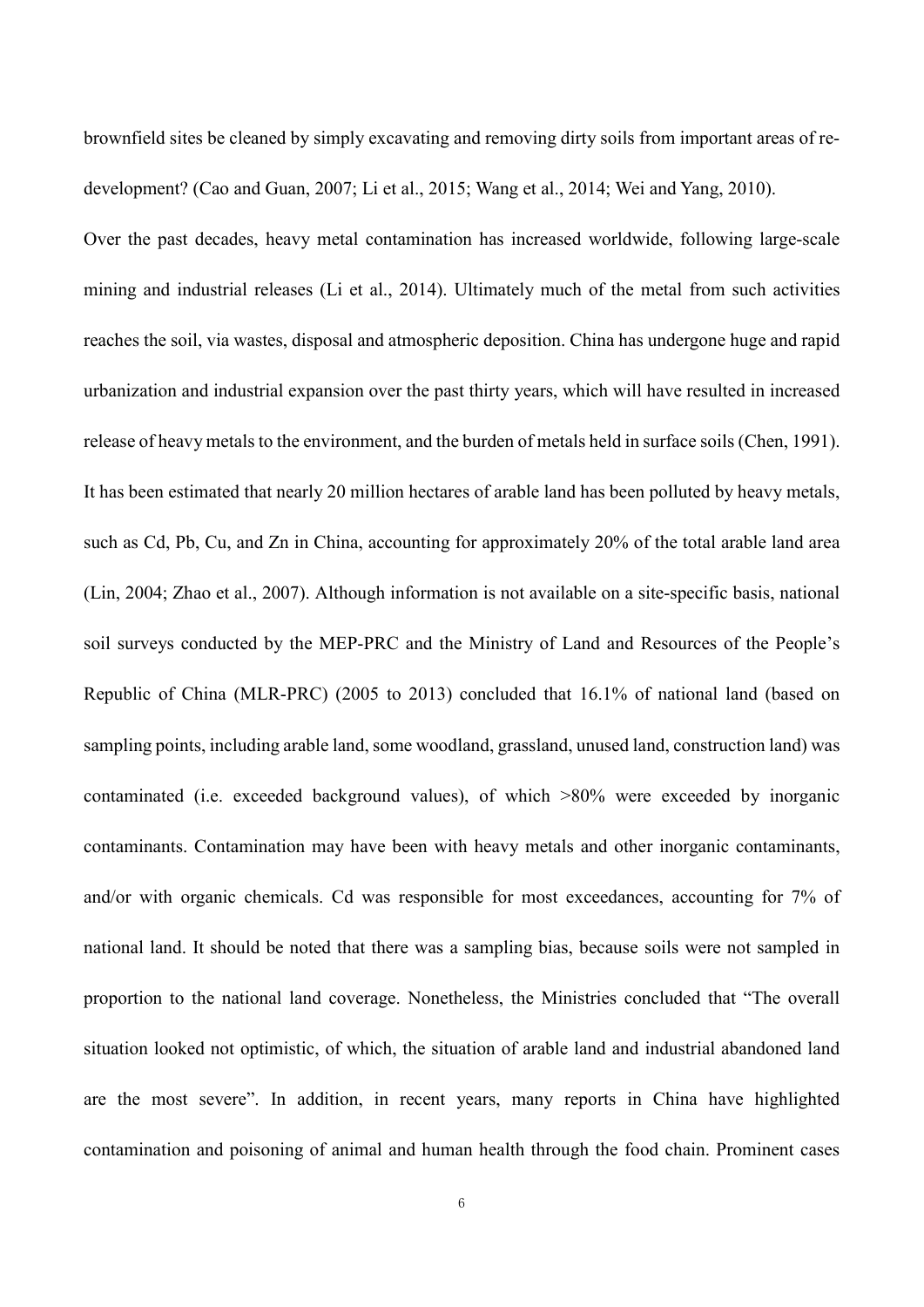include Cd in rice, Pb and As poisoning incidents (Song et al., 2013). Hu et al. (2014) concluded that Pb, Cr, As, Cd and Hg constituted the five most important heavy metal contaminants in Chinese soils.

### **3. Soil background values and factors that affect them**

'Soil environment background values' (SEBV) are the concentration of elements or components in soil with little influence from human activities (Connor and Shacklette, 1975; Wang and Yang, 1990). They reflect the underlying geology and soil formation processes; hence they vary between locations and are commonly expressed as a range of values for a particular country or region. The background value could change over time, if environmental processes (including background human activities) affect the burden in the soil. So, absolute uncontaminated or pristine soils may be difficult to identify, since industrial activities have emitted heavy metals and other contaminants into the atmosphere. In general, the SEBV is a relative concept (Xia and Luo, 2006). The geochemical background refers to the normal abundance of an element in barren earth material or the normal range of an element in certain areas. The concept of geochemical background aims to distinguish the normal and abnormal concentration of elements. In the exploration geochemistry field, it may be an indicator of an ore occurrence, while for environmental geochemistry, it may be an indicator of a contaminated or insufficient element (Cheng et al., 2014; Hawkes and Webb, 1963). It is assumed that the range of SEBVs give 'clean' soils where there are no adverse 'pollution' effects. Hence, contaminated soils are defined with levels of heavy metals (and other constituents) above the SEBV (Xia and Luo, 2006). This is why it is so important to conduct carefully designed surveys of contaminants in soils, because precise definition of the SEBV will determine whether the soil is contaminated and to what degree.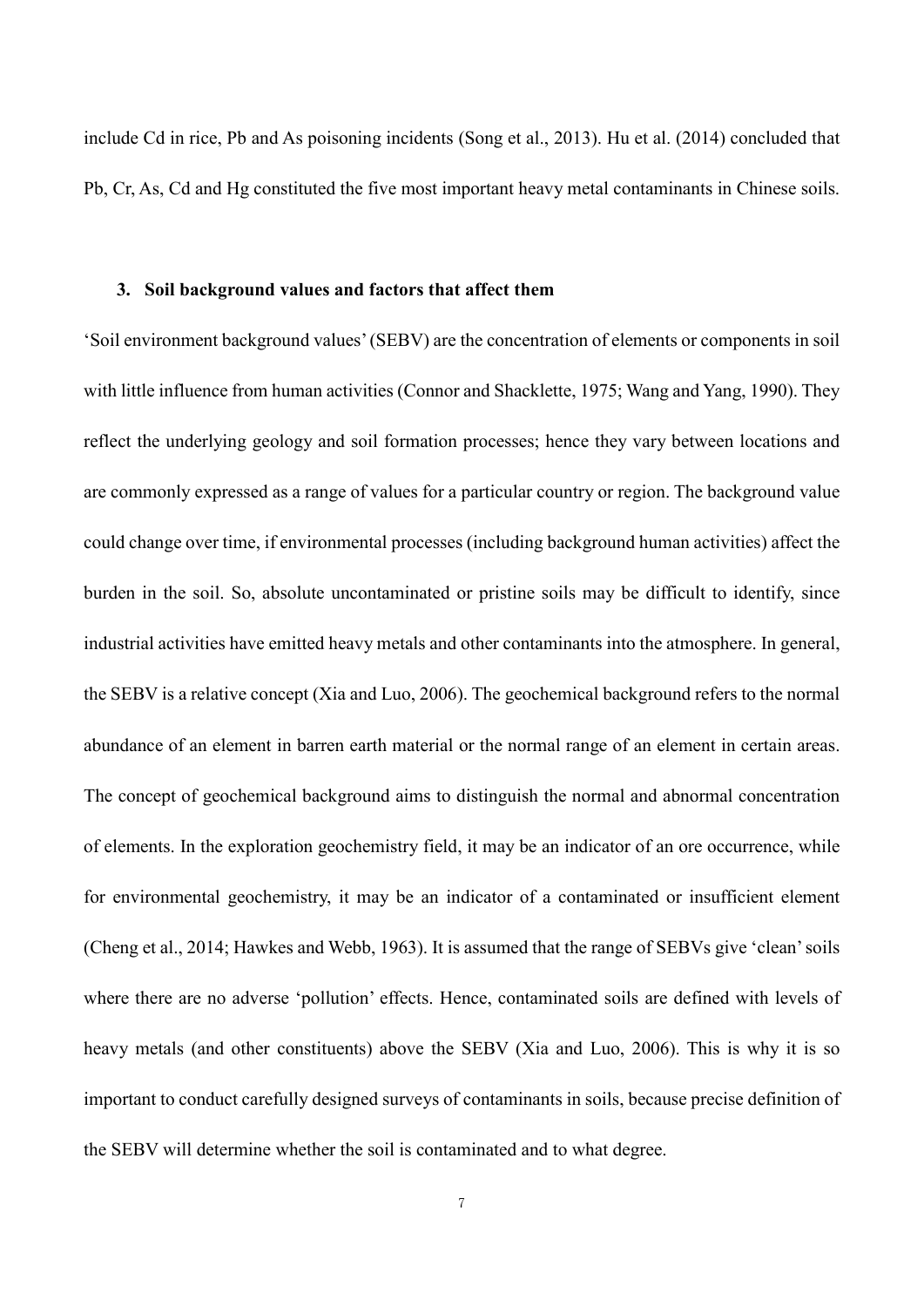As just noted, the SEBV is affected by various abiotic and biotic factors that change in space and time. For example, parent materials, soil chemical properties, topographic factors, hydrological factors, human activities, geological factors, weathering and leaching conditions of parent material driven by climatic factors etc. (Chen and Wang, 1987; China National Environmental Monitoring Centre, 1990; Fu and He, 1992, Liang and Zhang, 1988). Parent materials are a direct and main factor influencing the SEBV in many studies (Chen and Wang, 1987; Nair and Cottenie, 1971; Oertel, 1961). Climatic factors indirectly affect the SEBV by controlling weathering and leaching processes. Chen and Wang (1987) found soil types and parent materials to be the main drivers that led to a decline from south to north in Shanxi province and from southeast to northwest, based on a survey of distribution trends and factors affecting the SEBV. Deng et al. (1986) showed that the main factors affecting background values are different from region to region in Beijing; topographical characteristics are the main driver in plain regions, while in mountain regions it is parent materials. Hydrological and topographical factors directly influence soil formation factors, soil surface runoff, soil surface temperature, the degree of surface erosion etc., and then influence soil parent materials and soil elemental composition. For example, fine clays which are richer in heavy metals than sands and silts, will accumulate in floodplains and result in higher concentrations than in hillslope soils. Thus, the determination of SEBVs needs to be based on statistical analyses, with careful consideration given to sampling design and soil sample collecting, statistical tests of sample frequency distribution, data distribution patterns and eigenvalues, to show the range of background values with a given confidence interval (China National Environmental Monitoring Centre, 1990). Further details on these issues are given later in the paper.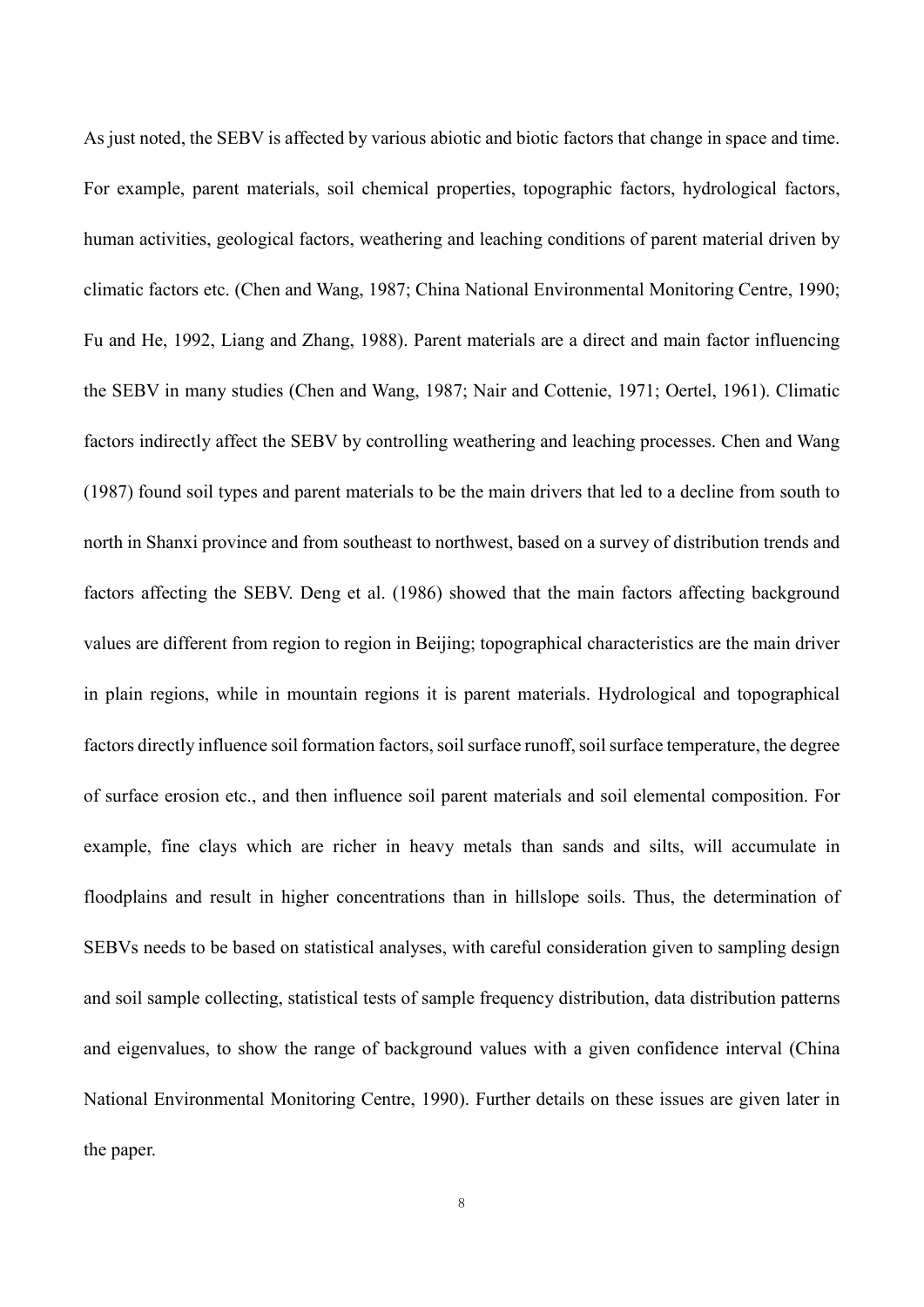#### **Deriving soil background values in China and the UK**

The UK has a widely varying geology for a comparatively small country, areas of heavy metal mineralization, a long history of mining and industrial activity, a legacy of soil contamination, and a lot of experience in the management and regulation of soil contamination. The development planning process has been used to deal with contaminated sites since the creation of the current UK land use planning system in 1947 (Luo et al., 2009). Soil remediation of contaminated sites has been carried out since the 1960s, often with low cost and pragmatic solutions (Ferguson, 1999). In 1976, the Interdepartmental Committee on the Redevelopment of Contaminated Land (ICRCL) was established as the first central institutional mechanism to clearly address this issue. In the Environmental Protection Act of 1990, the provision for registers of potentially contaminated sites was included. The current system of regulation was created in the 1995 Environment Act. In 2005, the Contaminated Land Exposure Assessment (CLEA) model was published with a series of soil guideline values and toxicological reports on key soil contaminants. Hence, the UK has developed a relatively effective management system from longstanding practice. China is experiencing a situation like the UK had several decades ago, although on different scales. As noted earlier, mining and industrial activities have become extensive in parts of China, whilst urban areas have expanded and re-developed on sites with a legacy of contamination. In rural areas, there are several examples where agricultural land and community areas have become contaminated too (Liu et al., 2013; Shi et al., 2008; Zhuang, 2015). The UK approach to contaminated land management is underpinned by a series of comprehensive surveys of soil contaminants, which allow a clear definition of the typical levels, ranges and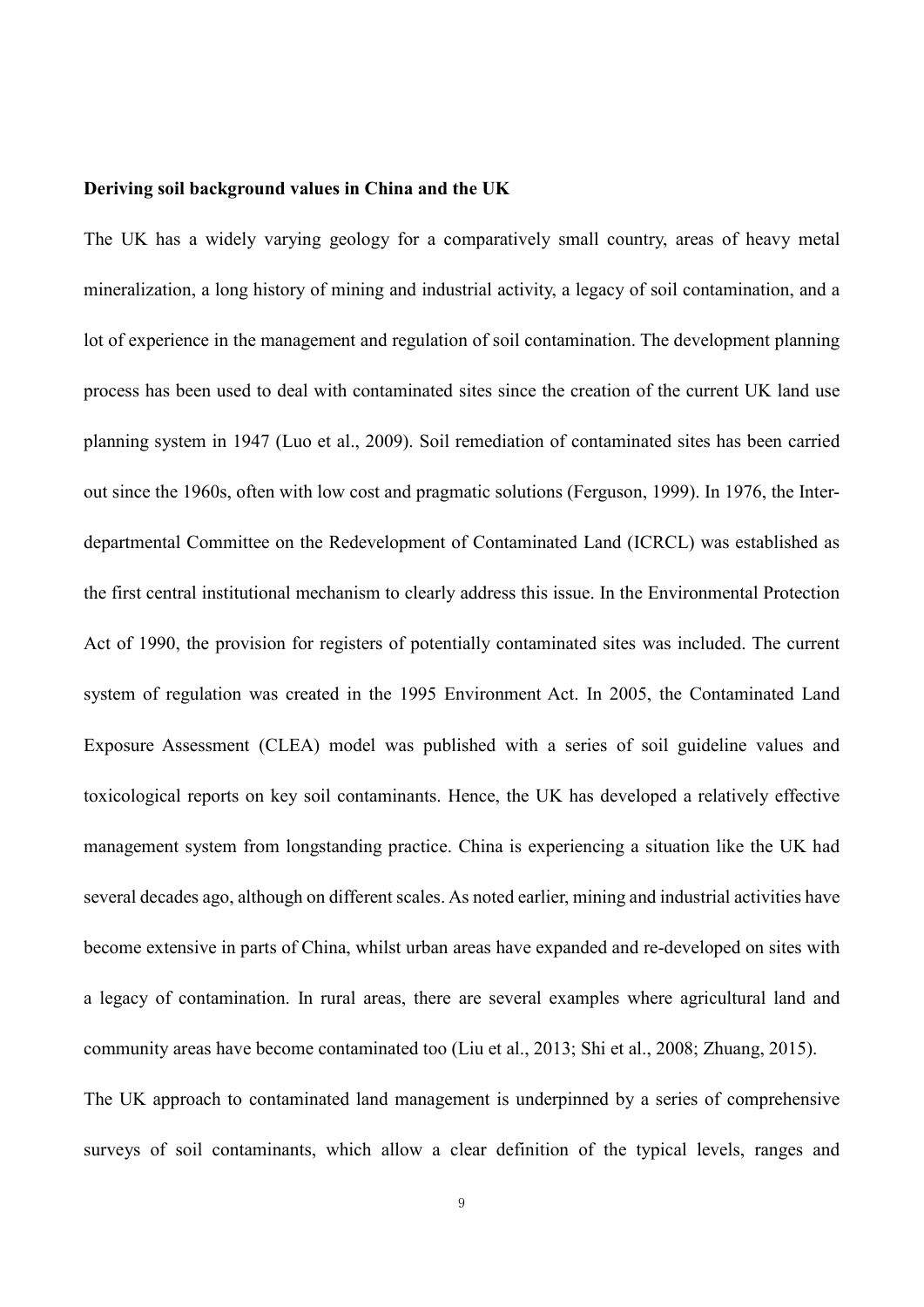distributions of elements. It is therefore useful to compare the situation with China, which has undertaken national surveys too and is planning further work of this kind.

#### 4. **Experience from surveying UK soils**

In the UK, there have been different national soil surveys in past decades. In the late 1970s, soil information in England and Wales was incomplete, knowledge of regional soil geochemistry was limited, available soil maps only covered  $\sim$ 25% of the area, and the existing information was not based on a representative and unbiased sampling strategy. Thus, between 1978 and 1983, the National Soil Inventory (NSI) carried out a survey of soil background metal concentrations in England and Wales (McGrath and Loveland, 1992).

In 1996, the Royal Commission on Environmental Pollution (RCEP) published the nineteenth report on the Sustainable Use of Soil, which stressed the need for the assessment and monitoring of soil quality, including certain chemical and physical attributes, and some biological parameters. A second survey – the so-called Countryside Survey – therefore began in 1998. The purpose has been to assess and monitor soil quality over time, by returning to the same locations over several years (Barr et al, 2003).

A third survey was conducted in 2011/12, to give guidance on normal levels of contaminants - to support revision of the Part 2A Contaminated Land Statutory Guidance. This was conducted by the British Geological Survey (BGS) in England and Wales (Johnson et al., 2012). A summary comparison of the survey designs and methodologies is presented in Table 1.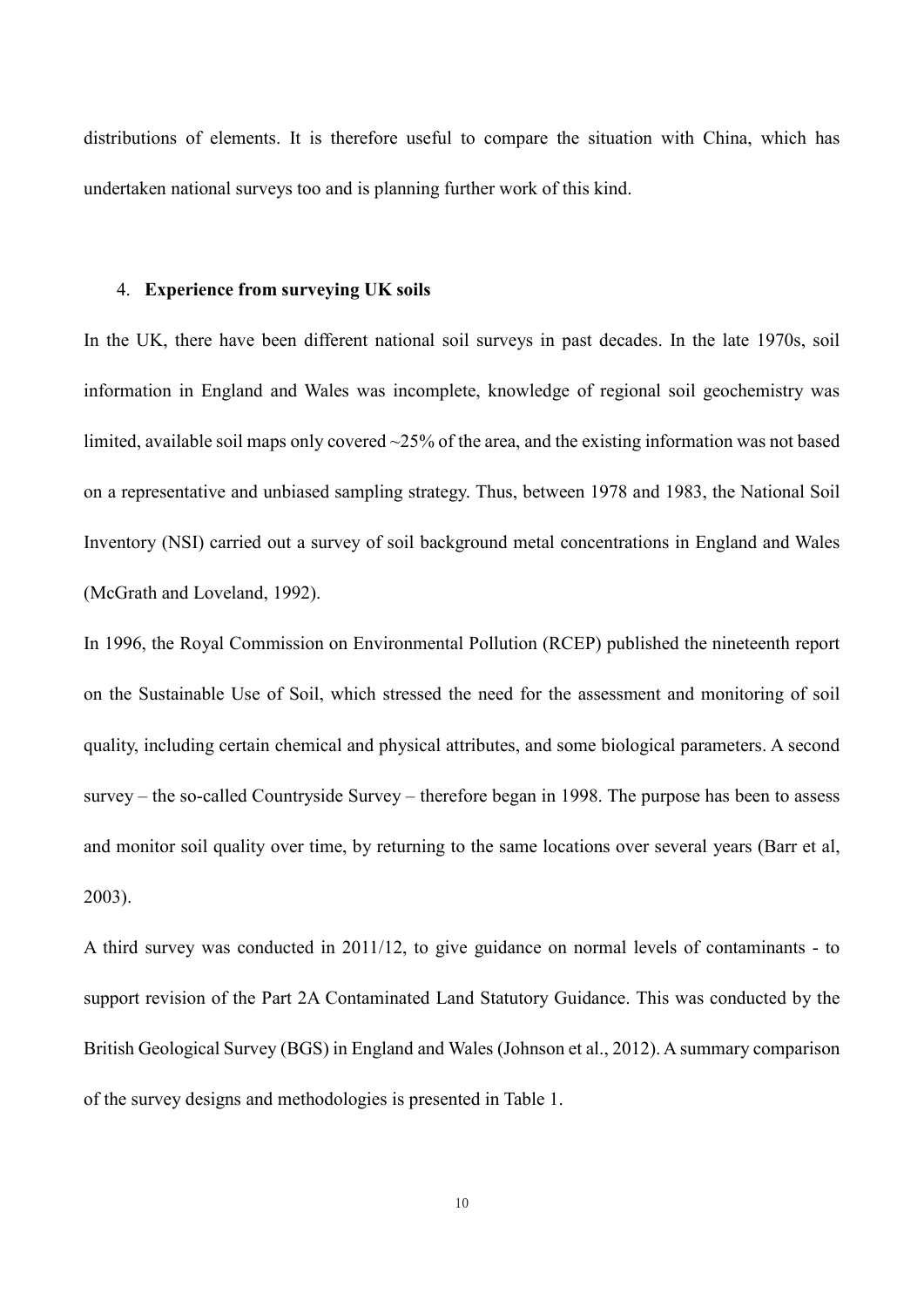|                       | <b>NSI</b>                         | <b>CS 2000</b>                     | <b>BGS</b>                                             |
|-----------------------|------------------------------------|------------------------------------|--------------------------------------------------------|
| Study area            | England, Wales                     | England, Wales, Scotland           | England, Wales                                         |
| Time                  | 1978-1983                          | 1998-2000                          | 2011-2012                                              |
| Sampling density      | 5 km x 5 km                        | $1 \text{ km} \times 1 \text{ km}$ | G-based: Urban: 1 km x 1 km;                           |
|                       |                                    |                                    | rural: $2 \text{ km}^2$ ; NSI (XRFS): $5 \text{ km} x$ |
|                       |                                    |                                    | $5 \mathrm{km}$                                        |
| Quadrat size          | $20 \text{ m} \times 20 \text{ m}$ | $14 \text{ m} \times 14 \text{ m}$ | $20 \text{ m} \times 20 \text{ m}$                     |
| Sample number (per    | $\mathbf{1}$                       | 3                                  | 5                                                      |
| quadrat)              |                                    |                                    |                                                        |
| Sampling depth        | 0-15 cm deep topsoil               | 15 cm deep x 8 cm dia.             | topsoil: 0-15 cm; surface soil: 0-2                    |
|                       |                                    |                                    | cm; deeper soil: > 30 cm                               |
| Investigated elements | Al, Ba, Cd, Cr, Co, Cu,            | Cd, Cr, Cu, Pb, Ni, V and          | As, Cd, Cu, Hg, Ni and Pb                              |
|                       | Fe, Pb, Mg, Mn, Ni, P,             | Zn                                 |                                                        |
|                       | K, Na, Sr, Zn                      |                                    |                                                        |
| of<br>Number<br>soil  | 5691                               | 1081                               | 42133                                                  |
| samples               |                                    |                                    |                                                        |
| Analytical value      | Range, mean, median,               | Mean, standard deviation,          | Mean, range, minimum, maximum                          |
|                       | maximum, minimum                   | median, maximum value              |                                                        |
|                       |                                    | and minimum value                  |                                                        |

**Table 1. Comparison of sampling methods across three national soil surveys in the UK.**

Notes: NSI: National Soil Inventory; CS2000: Countryside Survey 2000; BGS: British Geographical Survey.

As Table 1 shows, ~50,000 UK surface (0-15 cm) soil samples have been taken and analyzed, albeit with slightly different purposes and with a focus on different land use types. A comparison of a selection of heavy metals from these surveys is given in Table 2.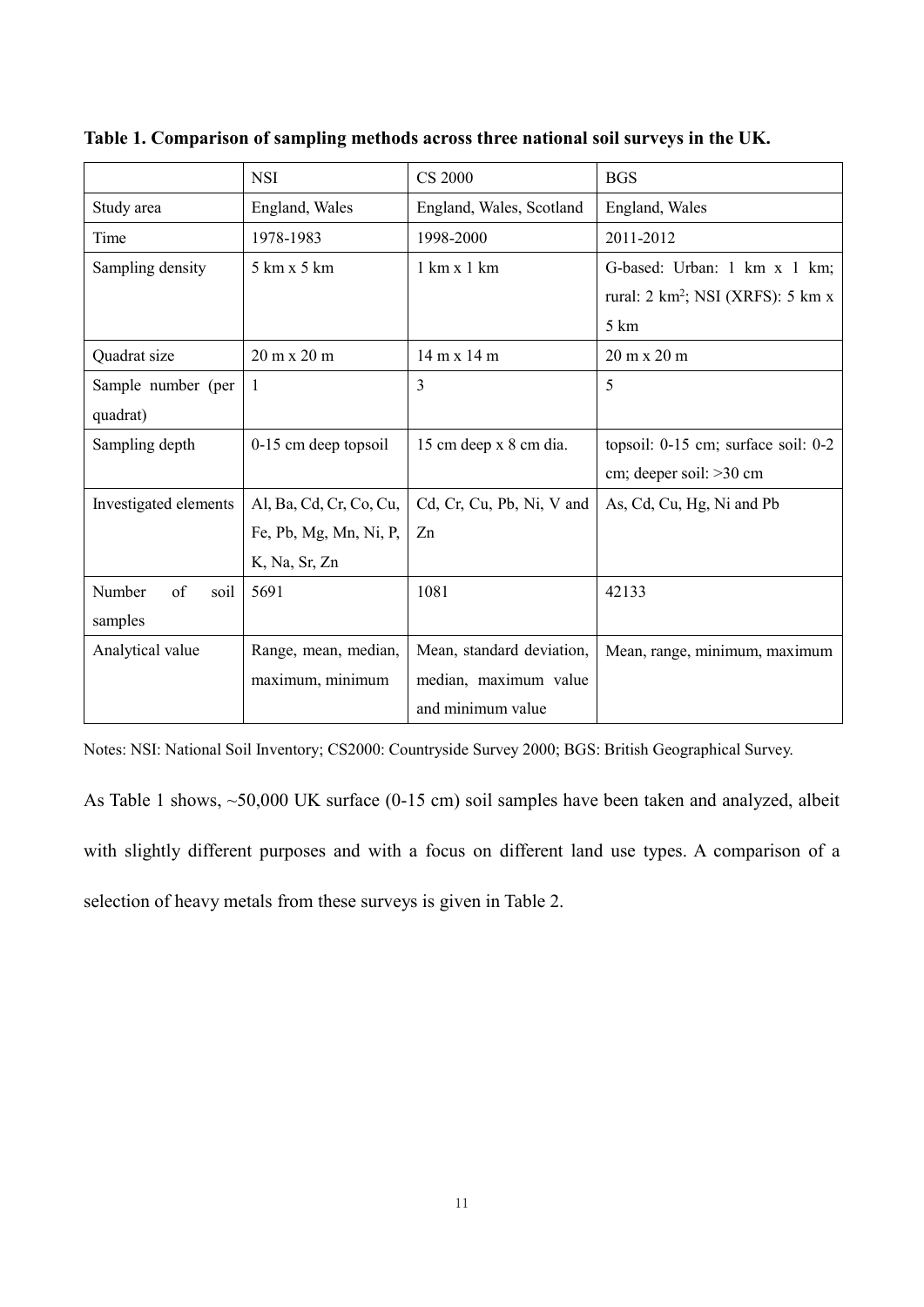| C <sub>d</sub>  | Range        | Mean  | Median        |
|-----------------|--------------|-------|---------------|
| <b>NSI</b>      | $< 0.2 - 41$ | 0.8   | 0.7           |
| <b>CS2000</b>   | $0 - 11$     | 0.49  | 0.3           |
| <b>BGS</b>      | $0.3 - 20$   | 0.5   | 0.3           |
| Cu              | Range        | Mean  | <b>Median</b> |
| <b>NSI</b>      | 1.2-1508     | 23    | 18            |
| <b>CS2000</b>   | $0.3 - 448$  | 18    | 14            |
| <b>BGS</b>      | $<1-5326$    | 27    | 20            |
| Ni              | Range        | Mean  | Median        |
| <b>NSI</b>      | $0.8 - 440$  | 25    | 22.6          |
| <b>CS2000</b>   | 0-1890       | 24    | 16.3          |
| <b>BGS</b>      | $1 - 506$    | 25    | 23            |
| Pb              | Range        | Mean  | <b>Median</b> |
| <b>NSI</b>      | 3-16338      | 74    | 40            |
| CS2000          | 1.3-20600    | 88    | 37            |
| <b>BGS</b>      | 3-10000      | 72    | 41            |
| pH              | Range        | Mean  | <b>Median</b> |
| <b>NSI</b>      |              |       |               |
| <b>CS2000</b>   | 3.4-8.71     | 5.72  | 5.58          |
| <b>BGS</b>      |              |       |               |
| Soil<br>organic | Range        | Mean  | <b>Median</b> |
| matter          |              |       |               |
| <b>NSI</b>      |              |       |               |
| <b>CS2000</b>   | 2-98.02      | 29.11 | 12.57         |
| <b>BGS</b>      |              |       |               |

**Table 2. Comparison of range, mean and median of four comparative heavy metals (Cd, Cu, Ni, Pb) from the results of NSI, CS2000 and BGS surveys (all concentrations in mg/kg).**

**Notes:** Median values are the most commonly reported values for background soils. They are more meaningful than mean values, which can be biased by a few extreme polluted values. See, for example Davies (1983) paper on soil Pb values.

Median values (Davies, 1983) provide a good way to compare the data: the 3 surveys gave the following values for the elements presented in Table 2:  $Cd - 0.7$ , 0.3 and 0.3;  $Cu - 14$ , 18 and 20; Ni, 23, 16 and 23; Pb – 40, 38 and 41. The main conclusions from Tables 1 and 2 are: i. despite different sampling and analytical methods, the general soil quality determined by the 3 surveys is very similar. ii. The sampling, preparation procedures and – crucially - the large number of samples taken provides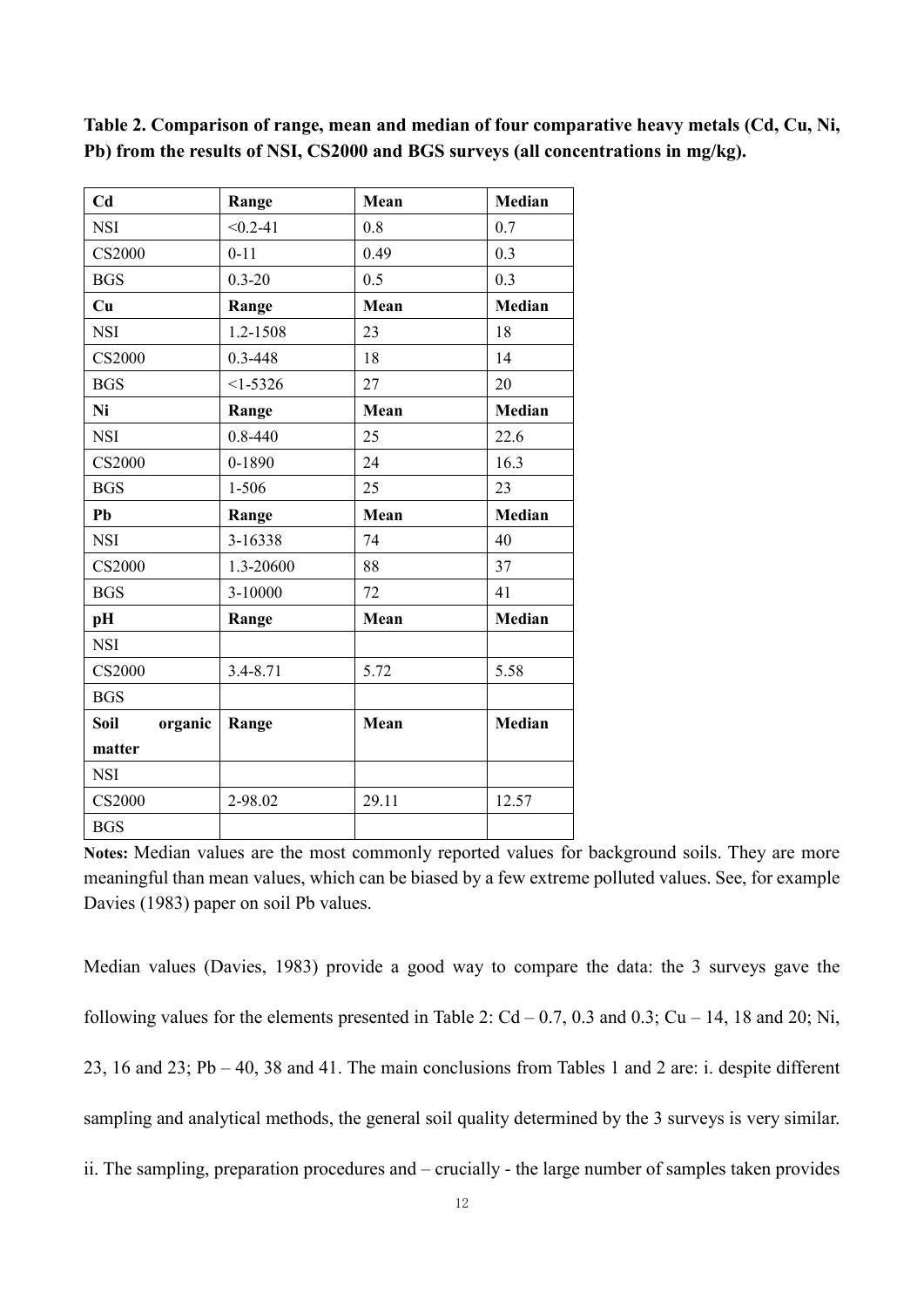a robust way to determine the typical range of heavy metal concentrations in soils.

#### **5. Surveying Chinese soils**

The earliest research on SEBVs in some selected city areas of China (Beijing, Nanjing, Guangzhou etc.) was in the mid-1970s. Subsequently, in 1978, SEBVs for 9 elements in agricultural soils and crops were surveyed in 13 provinces. In 1982, a background value survey was listed in the national key scientific and technological projects, which was carried out in a few of the main climate zones in northeast China, Yangzi River basin, Pearl River Basin etc. In 1990, a large-scope and systematic survey for SEBVs was carried out across the whole of China, covering all 29 provinces, cities and autonomous regions. These survey data were summarized in a book entitled China Soil Element Background Value (China National Environmental Monitoring Centre, 1990). From 2005, the MEP-PRC and the Ministry of Land Resources launched a national soil pollution survey to capture the distribution data and to look for changes in the 20 years since the 1990 survey. It covered all arable land and parts of the woodland, grassland, unused and construction land. In 2014, a national bulletin on site-specific soil pollution status was published, to summarize the pollution situation without detailed site-specific or soil survey data.

A comparison of Tables 2 and 4 shows close agreement for Chinese and UK Cu and Ni background values. The median value for Cd in UK soil is ~0.3 mg/kg, about 3 times higher than that of the Chinese 1990 survey. UK Pb median values were ~40 mg/kg, against a Chinese median of 24 mg/kg. This might be explained by the UK's long history and density of Pb mining and inefficient smelting operations (Davies, 1983).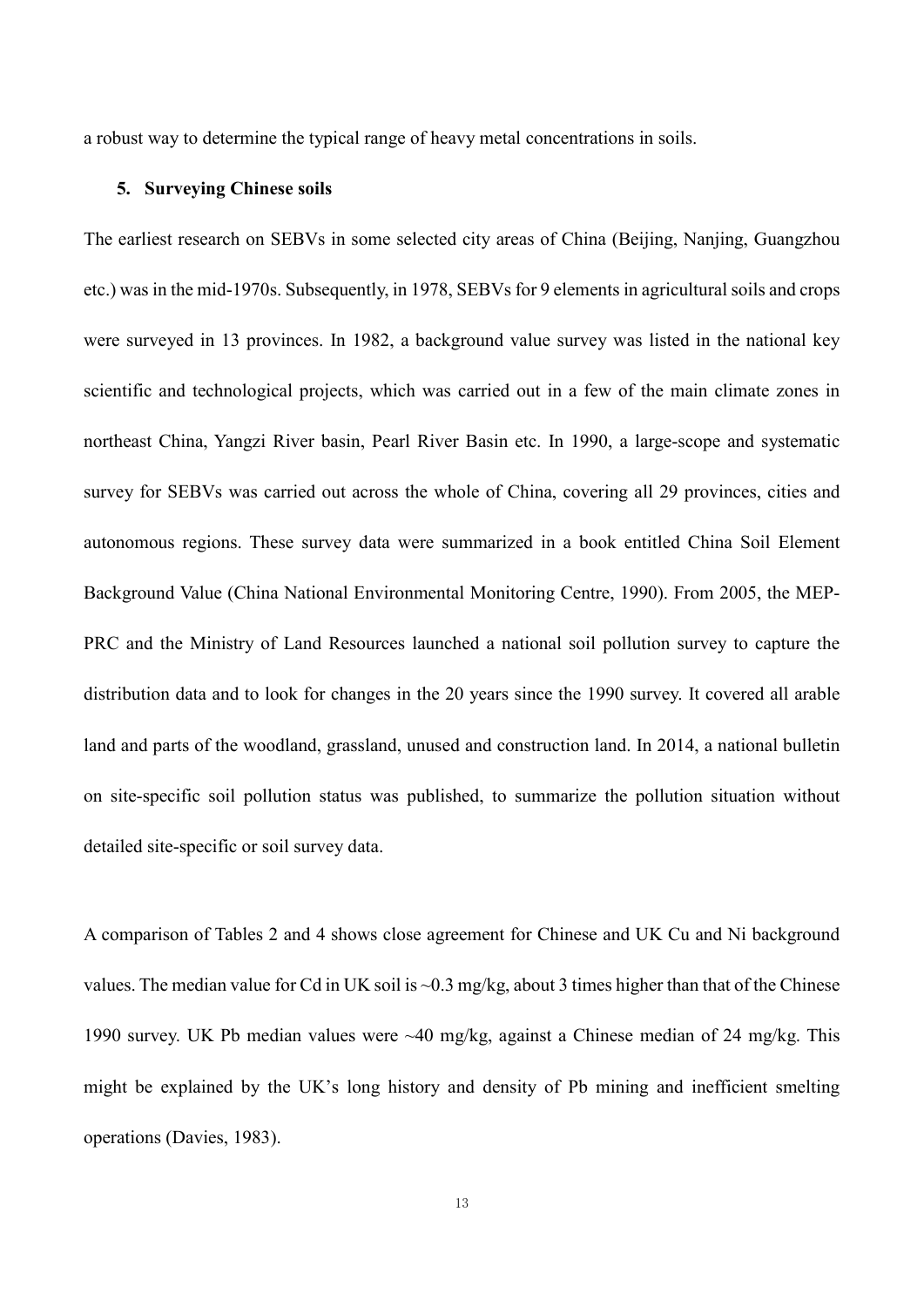| Study area             | Covered 29 provinces, cities and autonomous regions                                                                       |
|------------------------|---------------------------------------------------------------------------------------------------------------------------|
| Time                   | 1990                                                                                                                      |
| Sampling density       | East areas: $30 \times 30 \text{ km}^2$ per study point; Central areas: $50 \times 50 \text{ km}^2$ per study point; west |
|                        | areas: study point from $80 \times 80$ km <sup>2</sup> per study point                                                    |
| Soil profile           | $1.5m \times 0.8m \times 1.2m$ (Length x width x depth)                                                                   |
| Sample depth           | A layer: 0-20cm, B layer: 50cm, C layer: 100cm                                                                            |
| Investigated elements  | As, Cd, Co, Cr, Cu, F, Hg, Mn, Ni, Pb, Se, V, Zn                                                                          |
| Number of soil samples | 4095                                                                                                                      |
| Analytical value       | Maximum value, minimum value, arithmetic mean and geometric mean                                                          |

**Table 3. Sampling details for the 1990 national soil survey in China**

**Table 4. The range, mean and median of four comparative heavy metals from the 1990 China soil survey (all concentrations in mg/kg).**

| China soil survey 1990 | Range          | Mean  | Median |  |
|------------------------|----------------|-------|--------|--|
| C <sub>d</sub>         | $0.001 - 13.4$ | 0.097 | 0.079  |  |
| Ċu                     | 0.33-272       | 23    | 21     |  |
| Ni                     | 0.06-628       | 27    | 25     |  |
| Pb                     | $0.68 - 1143$  | 26    | 24     |  |

### **6. Methodologies for determining background concentrations in soil**

- 6.1 Statistical methods used for UK soils
- 6.1.1 Countryside Survey 2000

All elements were analyzed in different environments, classified according to Land Class and eighteen broad habitats and major soil groups and Countryside Vegetation System Aggregate Vegetation Class. Data are typically presented as figures (box-plots, scatterplots, frequency histograms etc.) to summarize the variation in different environmental factors. Mean values, standard deviations, median,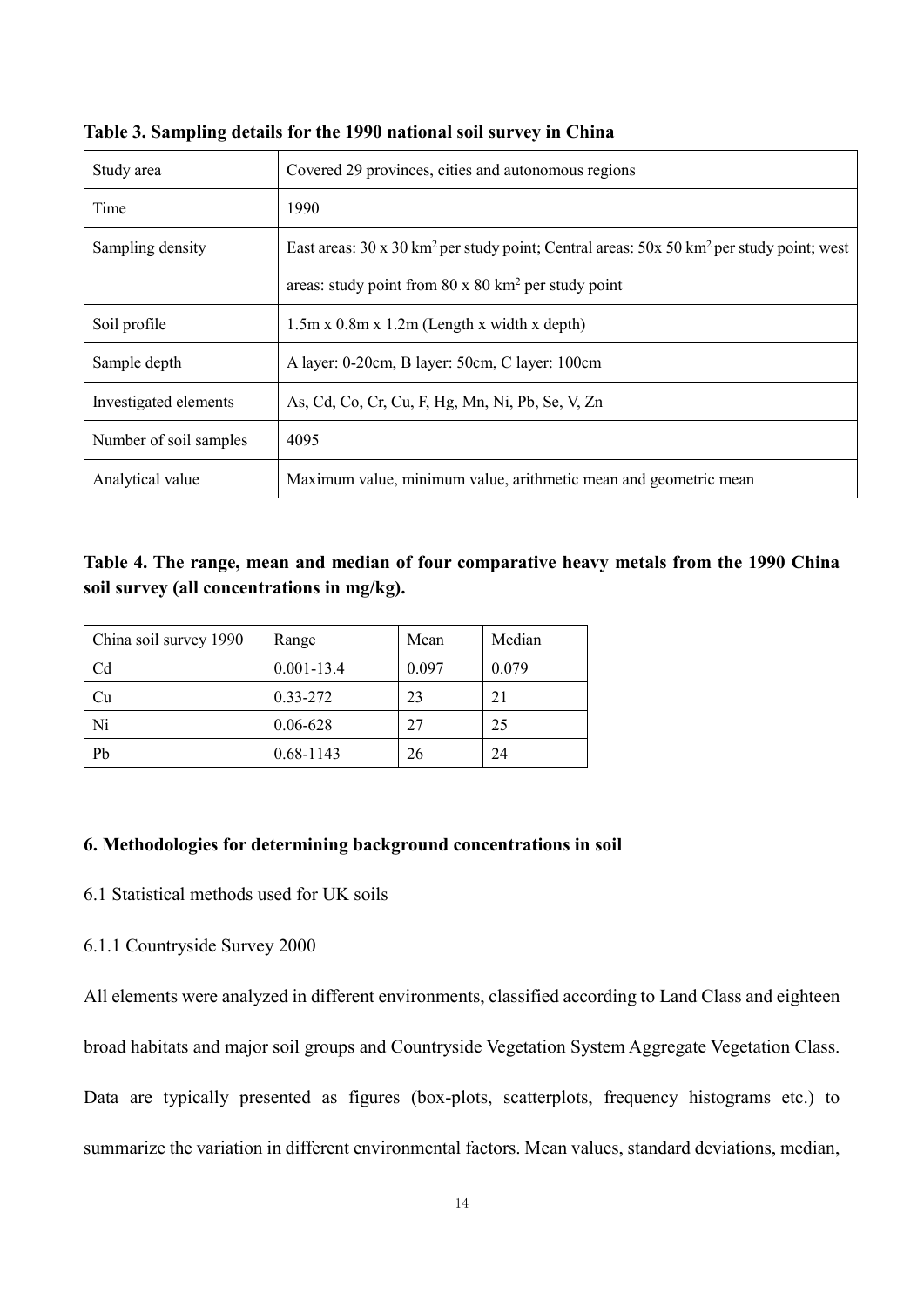maximum value and minimum values are commonly calculated to represent the primary analysis (Black et al., 2002).

### 6.1.2 National Soil Inventory

For all variables, the range, mean, median, maximum, minimum, skewness and kurtosis were calculated for both transformed and log10-transformed data (except for pH). Box plot analysis was performed for the data of Cd, Co, Cr, Cu, Ni, Pb and Zn. Correlation analysis was performed on soil element concentrations (log10-tranformed data). Principal component analysis (PCA) was performed on all datasets, including all elemental concentrations, organic carbon and pH to provide an overall view of the relations among variables. Simple or multiple linear regression analysis was used to exclude the outlier data (McGrath and Loveland 1992).

### 6.1.3 British Geological Survey

Values for contaminant domain normal background concentrations were calculated by a study of a contaminant's population distribution. Skewness coefficient and octile skew were used as statistical measures. Percentiles for the domain data sets for each contaminant were generated along with calculations of percentile confidence intervals. The upper limit for a normal background concentration has been as the upper confidence limit of the 95th percentile (Johnson et al. 2012).

# 6.2 Statistical methods used in Chinese soils

Relevant information (soil types, parent materials, topography, latitude, longitude, vegetation, land use types, administrative regions etc.) of 4,095 typical soil profiles, together with the chemical analytical data were stored in a database of Chinese soil background values. In summary, soil types were divided into 41 statistical units, parent materials were divided into 21 units, and administrative regions were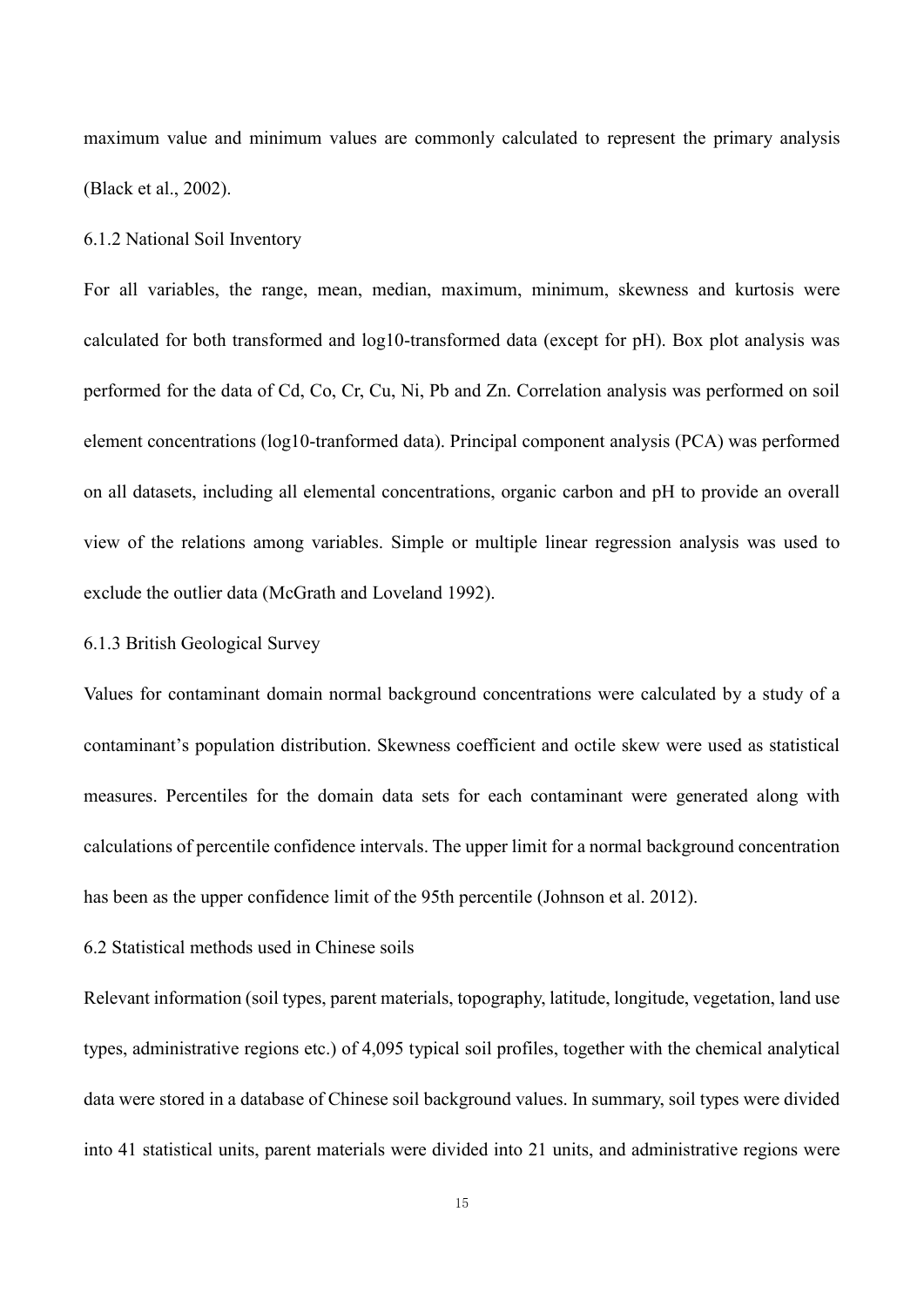divided into 34 units, so in total, every element has 97 statistical units. Frequency distribution graphs are available for different elements, with the maximum, minimum, arithmetic mean and geometric mean values were presented. For elements with a log-normal distribution, the geometric mean (M) was used to represent the data distribution, the geometric standard deviation (D) to represent the level of dispersion, and  $M/D^2-MD^2$  for the range of 95% confidence interval. For the elements with a normal distribution, the arithmetic mean  $\overline{(\overline{x})}$  was used to represent the data distribution, the arithmetic standard deviation (s) for the level of dispersion and  $x \pm 2s$  for the range of 95% confidence interval (China National Environmental Monitoring Centre, 1990).

## **6. Soil standards**

Environmental Quality Standards (EQSs) for soils (GB15618-1995) in China were officially released in 1995. They were derived based on several factors: data on the soil background in China; data from soil ecological tests; data from geographically anomalous areas in China and information on soil standards or guidelines from abroad (MEP-PRC, 1995; Wu and Zhou, 1991). These EQSs set the maximum acceptable concentration of pollutants and relevant monitoring methods in the soil based on different soil functions/uses, protection targets and soil properties.

Three types of standard were set: Type I is protective of soils in national nature reserves, centralized drinking water resources, tea plantations, pasture and other protected areas, and the goal is to basically maintain the natural background level. Type II is applicable to the soil in general farmland, land for growing vegetables, tea plantations, orchards, pasture etc., where the goal is to not cause harm and pollution to plants and the environment. Type III is applicable to woodland soil, and farmland soils near to high background soils of more pollutant capacity and mineral fields, where the goal is basically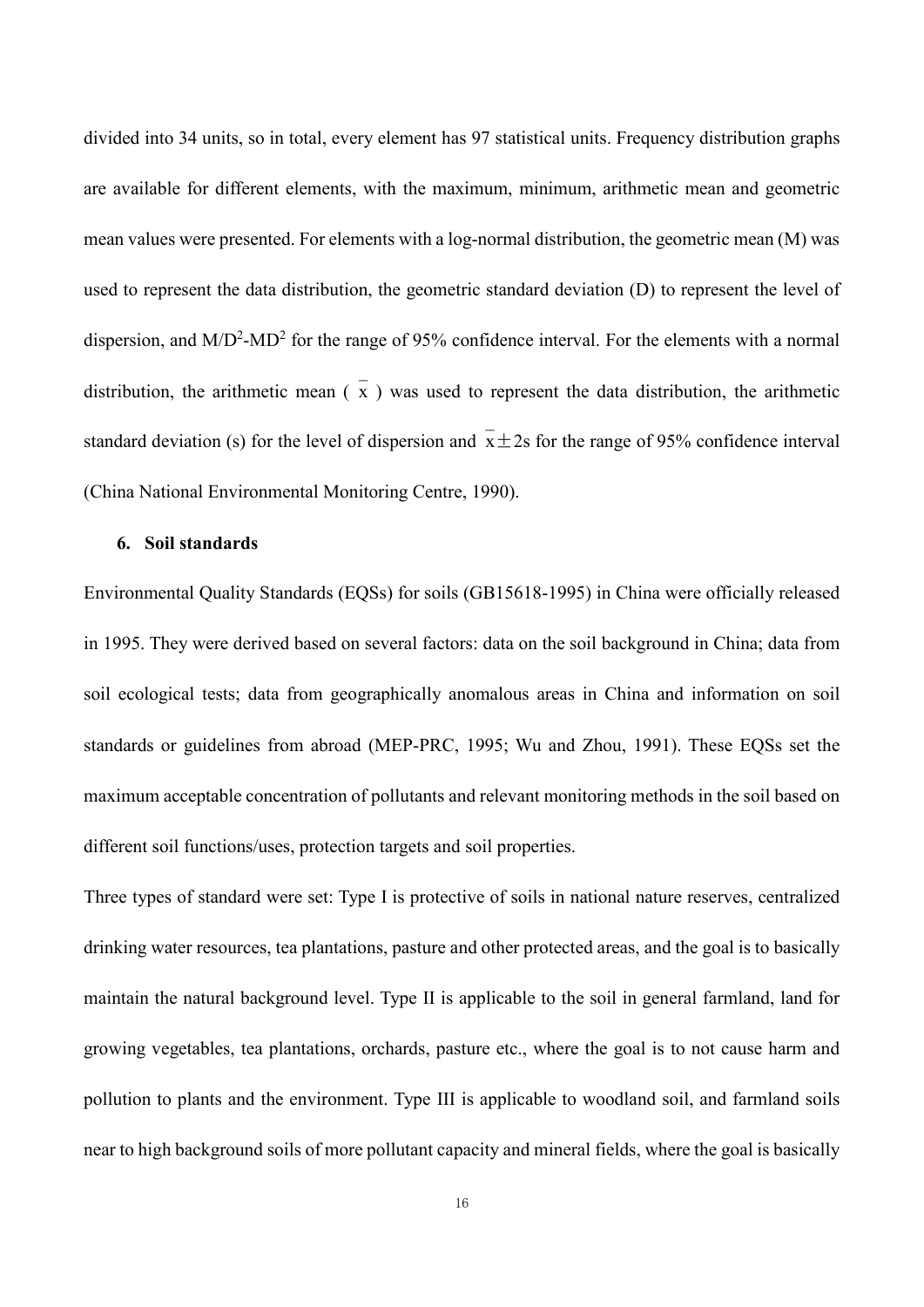to not cause harm and pollution to plants and the environment. Chinese EQSs take account of the soil pH value, cropping pattern and soil cation exchange capacity (see Table 5 for details) (MEP-PRC, 1995).

| Standard       |                        | Type I soil        | Type II soil |             | Type III Soil |      |
|----------------|------------------------|--------------------|--------------|-------------|---------------|------|
| Soil pH        |                        | Natural background | <6.5         | $6.5 - 7.5$ | >7.5          | >6.5 |
| C <sub>d</sub> |                        | 0.20               | 0.30         | 0.30        | 0.30          | 1.0  |
| Hg             |                        | 0.15               | 0.30         | 0.50        | 1.0           | 1.5  |
| As             | Paddy field            | 15                 | 30           | 25          | 20            | 30   |
| As             | Non-irrigated farmland | 15                 | 40           | 30          | 25            | 40   |
| Cu             | Farmland               | 35                 | 50           | 100         | 100           | 400  |
| Cu             | Orchard                | --                 | 150          | 200         | 200           | 400  |
| Pb             |                        | 35                 | 250          | 300         | 350           | 500  |
| Cr             | Paddy field            | 90                 | 250          | 300         | 350           | 400  |
| Cr             | Non-irrigated farmland | 90                 | 150          | 200         | 250           | 300  |
| Zn             |                        | 10                 | 200          | 250         | 300           | 500  |
| Ni             |                        | 40                 | 40           | 50          | 60            | 200  |

**Table 5. Soil environment quality standards adopted in China for general farmland (mg/kg). See text for definition of Type I, II and III.** 

In order to protect agricultural soil, control agricultural soil contamination risk, safeguard agricultural product security, the normal growth of crops and soil ecological environment, China has been working on the development of new soil environmental quality standards. Twenty years after the release of GB15618-1995, the new soil quality guidance (Risk control standard for soil contamination of agricultural land GB15618-2018) was issued in  $22<sup>nd</sup>$  June 2018, to replace GB15618-1995 and to take effect on 1<sup>st</sup> August 2018 (Table 6 & 7). This standard regulates the soil risk screening value and risk intervention value in agricultural land, and the requirements of monitoring, implementation and supervision. These values were derived from human health risk assessment procedures. In addition, a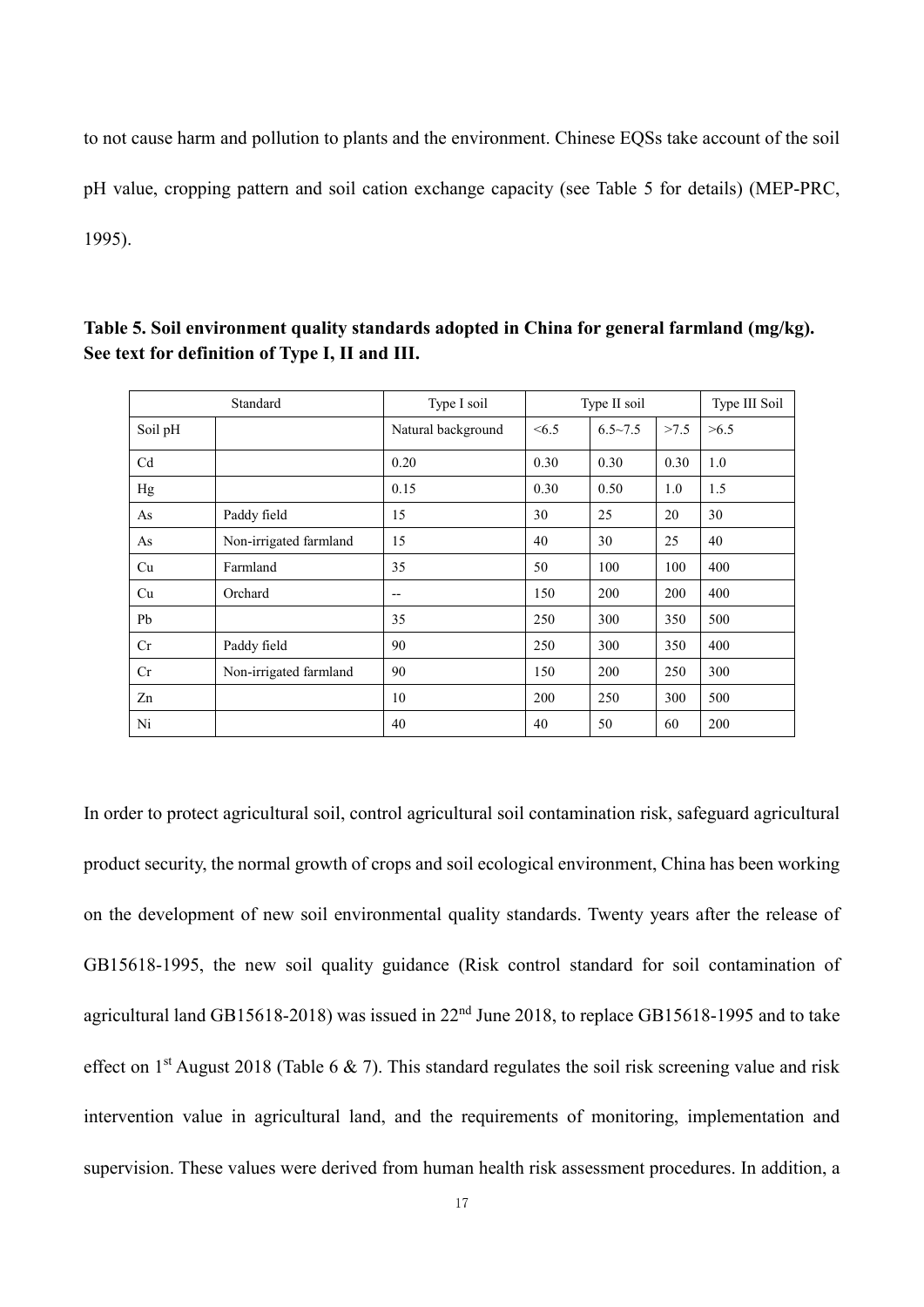risk control standard for soil contamination of development land (GB36600-2018) was also issued, to come into force at the same time to protect human health and living environmental security.

| Pollutant      | Risk screening value |     |                          |                                  |          |  |
|----------------|----------------------|-----|--------------------------|----------------------------------|----------|--|
|                |                      |     | 5.5 $\leq$ pH $\leq 6.5$ | $6.5$ <ph <math="">\leq 7.5</ph> | pH > 7.5 |  |
| C <sub>d</sub> | Paddy                | 0.3 | 0.4                      | 0.6                              | 0.8      |  |
| Cd             | other                | 0.3 | 0.3                      | 0.3                              | 0.6      |  |
| Hg             | Paddy                | 0.5 | 0.5                      | 0.6                              | 1        |  |
| Hg             | other                | 1.3 | 1.8                      | 2.4                              | 3.4      |  |
| As             | Paddy                | 30  | 30                       | 25                               | 20       |  |
| As             | other                | 40  | 40                       | 30                               | 25       |  |
| Pb             | Paddy                | 80  | 100                      | 140                              | 240      |  |
| Pb             | other                | 70  | 90                       | 120                              | 170      |  |
| Cr             | Paddy                | 250 | 250                      | 300                              | 350      |  |
| Cr             | other                | 150 | 150                      | 200                              | 200      |  |
| Cu             | Paddy                | 150 | 150                      | 200                              | 200      |  |
| Cu             | other                | 50  | 50                       | 100                              | 190      |  |
| Ni             |                      | 60  | 70                       | 100                              | 190      |  |
| Zn             |                      | 200 | 200                      | 250                              | 300      |  |

**Table 6 Screening values of soil pollution risk of agricultural land (basic items) (mg/kg).**

To quote the new guidance: 'The value of the main pollutant content in the soil when the quality and safety of edible agricultural products, crop growth or the soil ecological environment are or may have adverse effects. If the content of pollutants in soil is lower than this value, the risk of soil pollution such as non-conformity of quality and safety standards in edible agricultural products, may generally be ignored. If there may be a risk of soil pollution, soil environmental monitoring and coordinated monitoring of agricultural products should be strengthened, and in principle, safe use measures should be taken. Agricultural land is classified into three types – arable land (paddy, irrigated land, dry land), garden (orchard, tea garden) and pasture (natural pasture and artificial pasture). In this standard, 'others' include all kinds of land except for paddy.'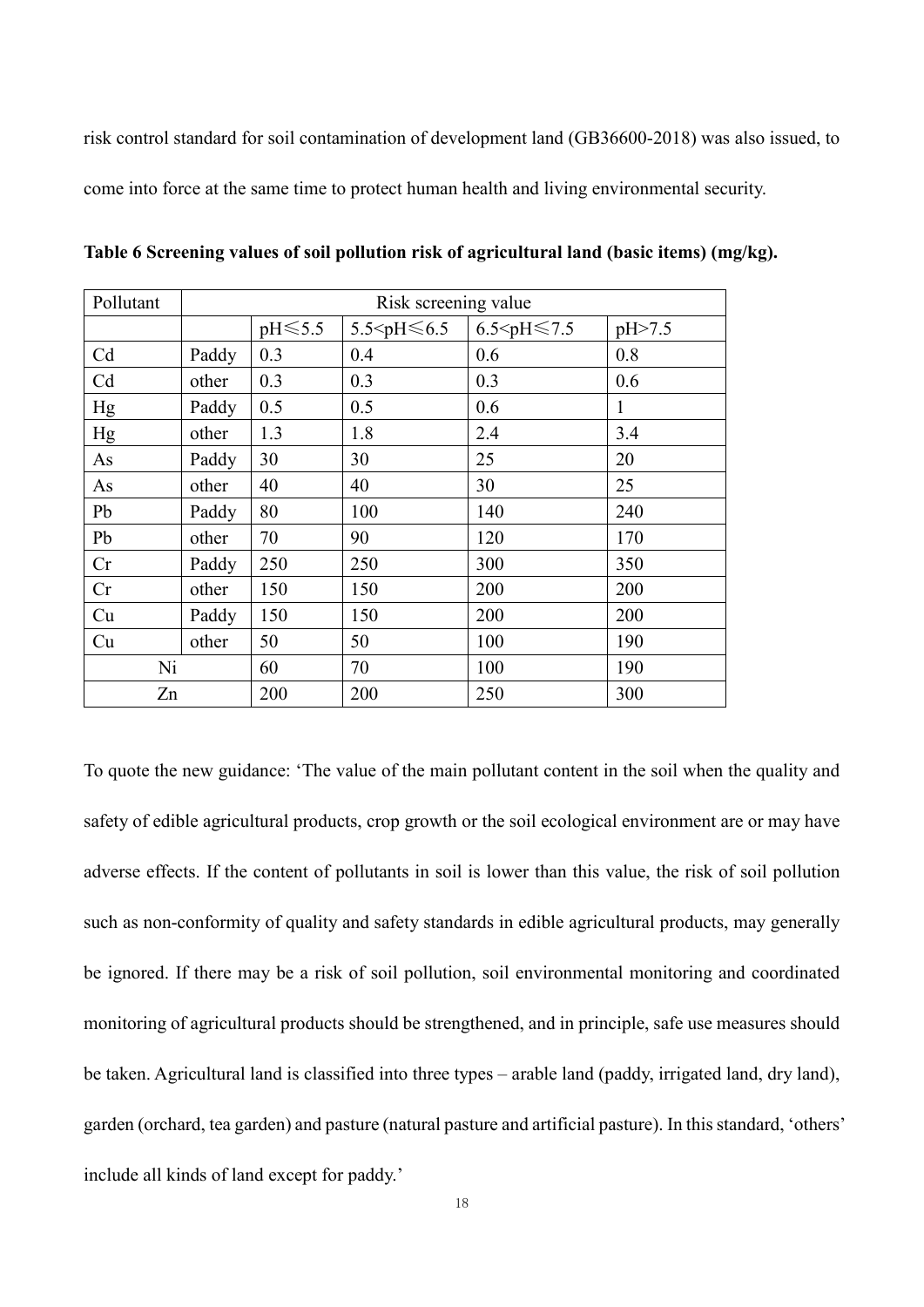| Pollutant |               | Risk intervention value  |          |      |  |  |
|-----------|---------------|--------------------------|----------|------|--|--|
|           | $pH \leq 5.5$ | 5.5 $\leq$ pH $\leq 6.5$ | pH > 7.5 |      |  |  |
| Cd        |               | 2.0                      | 3.0      | 4.0  |  |  |
| Hg        | 2.0           | 2.5                      | 4.0      | 6.0  |  |  |
| As        | 200           | 150                      | 120      | 100  |  |  |
| Pb        | 400           | 500                      | 700      | 1000 |  |  |
|           |               | 850                      | 1000     | 1300 |  |  |

**Table 7 Intervention values of soil pollution risk of agricultural land (mg/kg).**

Notes: Risk intervention value in this standard refers to the value of the main pollutant content in the soil when it causes or may cause serious effects on the quality and safety of edible agricultural products. If the content of pollutants in the soil exceeds this value, the risk of soil pollution, such as noncompliance with quality and safety standards, is high, and strict control measures shall be taken in principle.

A particular challenge for China at the present time is that specific areas are considering variants to the national standards, to reflect their particular challenges. For example, areas (jurisdictions at province or city level) with high background values, or particular soil/crop systems may wish to adopt more pre-cautionary limits. In other situations, standards may be considered as targets for remediation of contaminated sites. Although not published from the national survey of China, there are many studies which have reported geographical variations, with some provinces having high background values, for example (Cheng et al., 2014; Cheng and Tian, 1993; Dong et al., 2007; He et al., 2006; Pan and Yang, 1988). Hunan Province is an interesting example. It has a long history  $(\sim 2,700$  years) of non-ferrous metal mining and metal resources, which began to be extensively exploited in the 1980s. With industrial development, many incidents and impacts from heavy metal pollution have been widely reported in this area. For example, in June 2014, 315 children living around Dapu industrial area in Hengdong county were reported with excessive Pb concentrations in their blood, 10 of which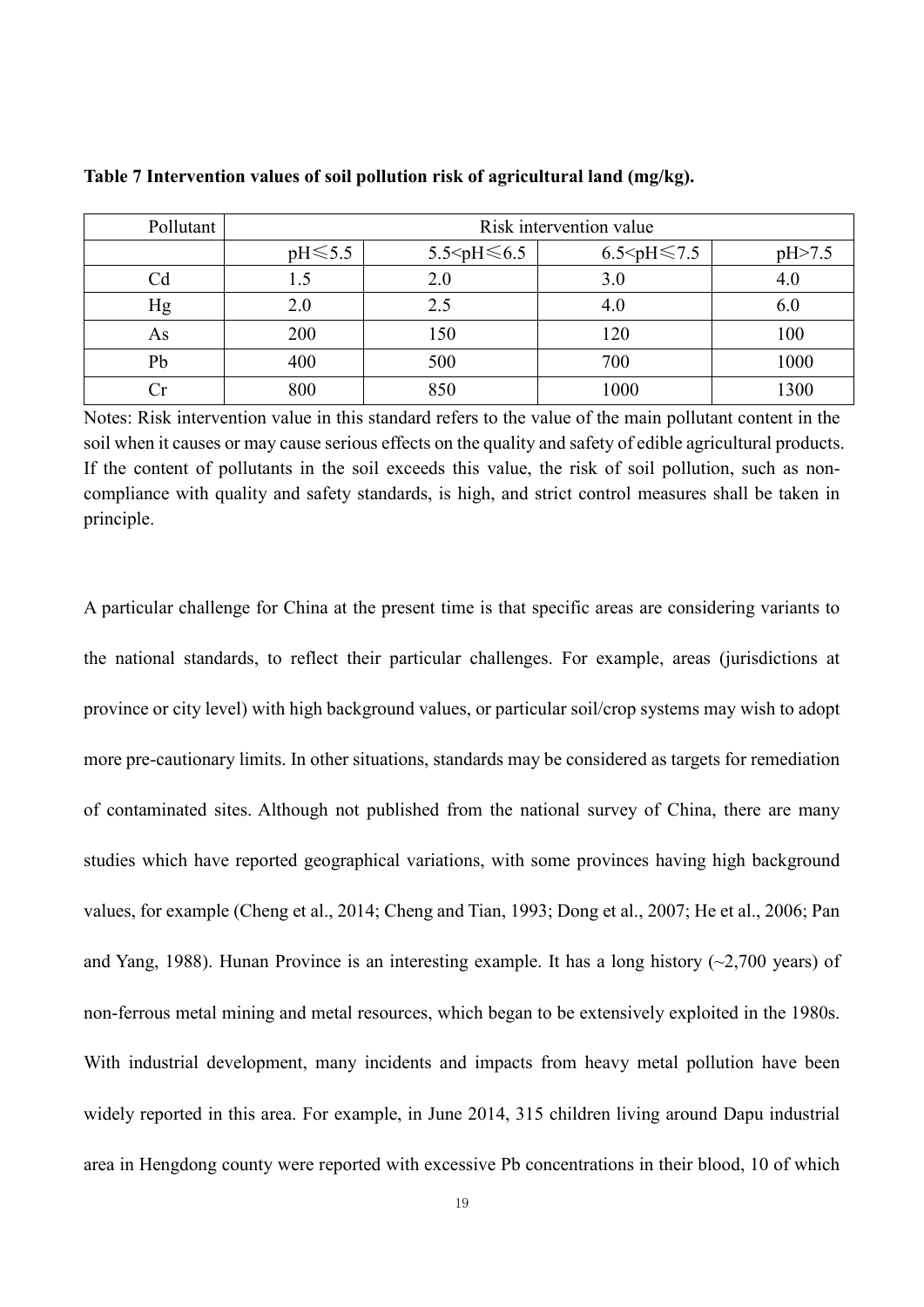had been sub-chronically poisoned. Another heavy metal survey published in November 2014 from an environmental protection organization showed that the As content of river sediments exceeded national standards by 700 times and the Cd content in some paddy soils exceeded the standards by 200 times in the Sanshiliuwan mining area from Chenzhou City (Cao and Li, 2014). Regulations have been issued by the province – for example - an 'Implementation Plan (2012-2015)' of heavy metal pollution control in the Xiangjiang river basin, which has been set to close illegal factories, control industrial pollution sources and decrease heavy metal emissions and remediate the legacy contaminated sites. In 2016, standards for soil remediation of heavy metal contaminated sites (DB43/T1165-2016) were issued by the Environmental Protection Department of Hunan and Hunan Provincial Bureau of quality and technical supervision. These provided the remediation standard for 11 heavy metals in residential land, commercial land and industrial land (Table 8). These remediation targets are higher than the national standard in GB15618-1995. For example, DB43/T1165-2016 values are: Cd-7, 20, 20 in residential land, commercial land and industrial land, respectively; GB15618-1995 values are: Cd-0.3, 0.3, 0.6, 1 in Standard II pH <6.5, 6.5-7.5, >7.5, Standard III, respectively; GB15618-2018 screening values are: Cd-0.3, 0.4, 0.6, 0.8 for paddy pH  $\leq 5.5$ , 5.5  $\leq$  pH  $\leq 6.5$ , 6.5  $\leq$  pH $\leq$  7.5, pH $>$  7.5, respectively. Details of how Hunan's standards were derived are not clear, but they may be pragmatic and risk-based.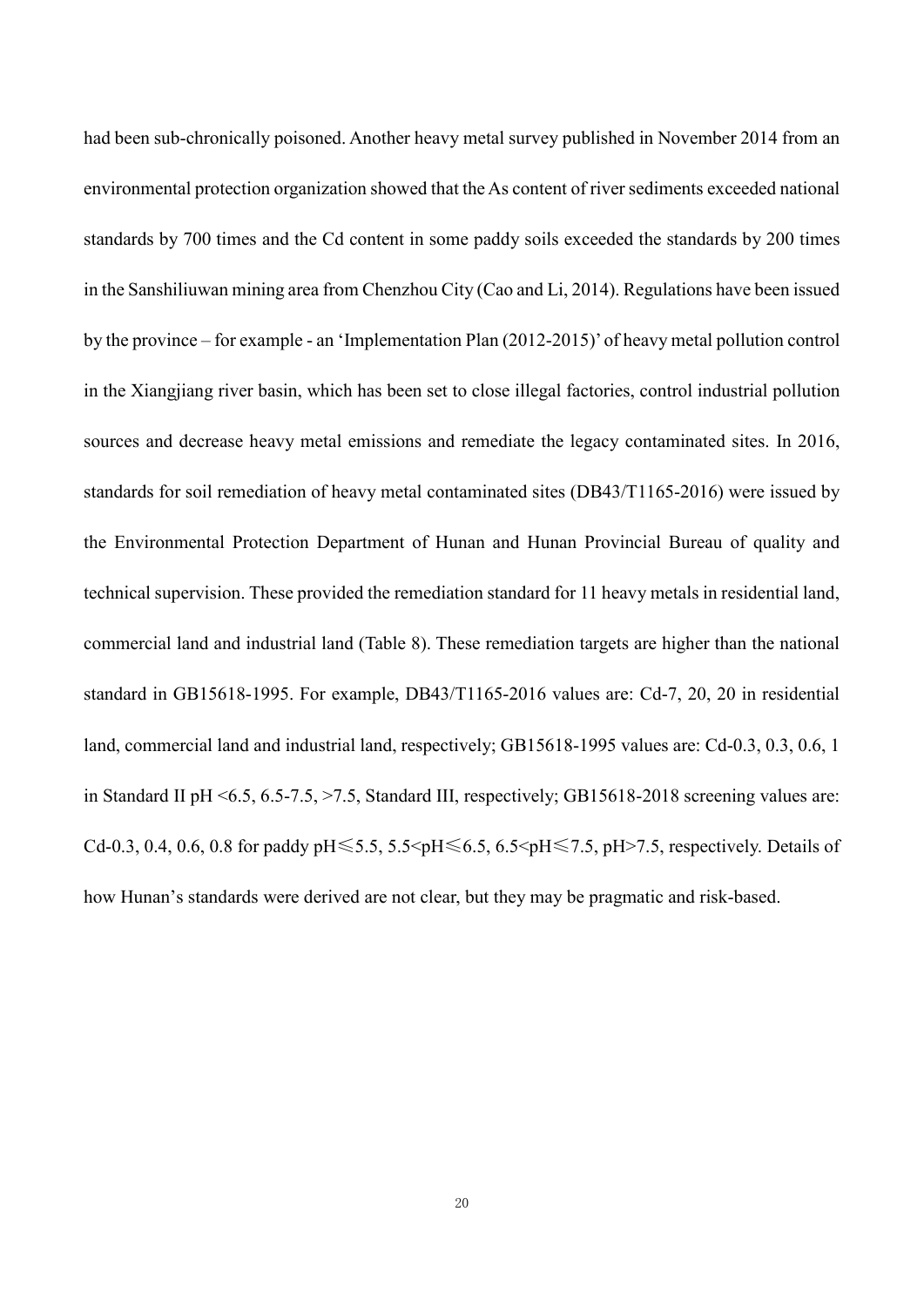**Table 8. The remediation standard of heavy metal in contaminated sites for Hunan Province (first 3 columns), compared to the national standards (all concentrations in mg/kg).** 

| Elements  | Residential | Commercial | Industrial | National   | National Standard II soil |             |      | National     |
|-----------|-------------|------------|------------|------------|---------------------------|-------------|------|--------------|
|           | land        | land       | land       | Standard I |                           |             |      | Standard III |
|           |             |            |            | soil       |                           |             |      | soil         |
| pH        |             |            |            |            | <6.5                      | $6.5 - 7.5$ | >7.5 | >6.5         |
| Pb        | 280         | 600        | 600        | 35         | 250                       | 200         | 200  | 400          |
| As        | 50          | 70         | 70         | 15         | 30                        | 25          | 20   | 30           |
| Cd        | 7           | 20         | 20         | 0.2        | 0.3                       | 0.3         | 0.6  | $\mathbf{1}$ |
| Hg        | 4           | 20         | 20         | 0.15       | 0.3                       | 0.5         | 1    | 1.5          |
| Cr        | 400         | 610        | 800        | 90         | 250                       | 300         | 350  | 500          |
| $Cr^{+6}$ | 5           | 30         | 30         | --         | --                        | --          | --   | $-$          |
| V         | 200         | 250        | 250        | --         | --                        | $-$         | --   | $-$          |
| Mn        | 2000        | 5000       | 10000      | --         | --                        | --          | --   | $-$          |
| Cu        | 300         | 500        | 500        | 35         | 50                        | 100         | 100  | 400          |
| Zn        | 500         | 700        | 700        | 100        | 200                       | 250         | 300  | 500          |
| Sb        | 30          | 60         | 60         | --         |                           | --          | --   | --           |

Note: see Table 5 for more information on the national standards.

EQSs are considered impractical as remediation targets, because of the high costs/time required to achieve such a level of clean-up (Cai et al., 2006; Qiu et al., 2007; Wen et al., 2010; Wu and Zhou, 1991; Xia and Luo, 2007; Yu et al., 2010). A crucial aspect of any remediation targets is the after-use of the land. Land for residential or agricultural use would require more stringent limits than amenity land, for example.

The new soil EQSs have added some further details. For example, they add one other organic contaminant – benzo-a-pyrene, and GB15618-2018 gives a newly added soil screening value and soil control value at the pH level of 5.5. Under GB36600-2018, different land uses are considered when developing soil EQSs. These two standards provided one method for identifying soil heavy metal contamination; If the content of pollutants exceeds the screening value, but is not higher than the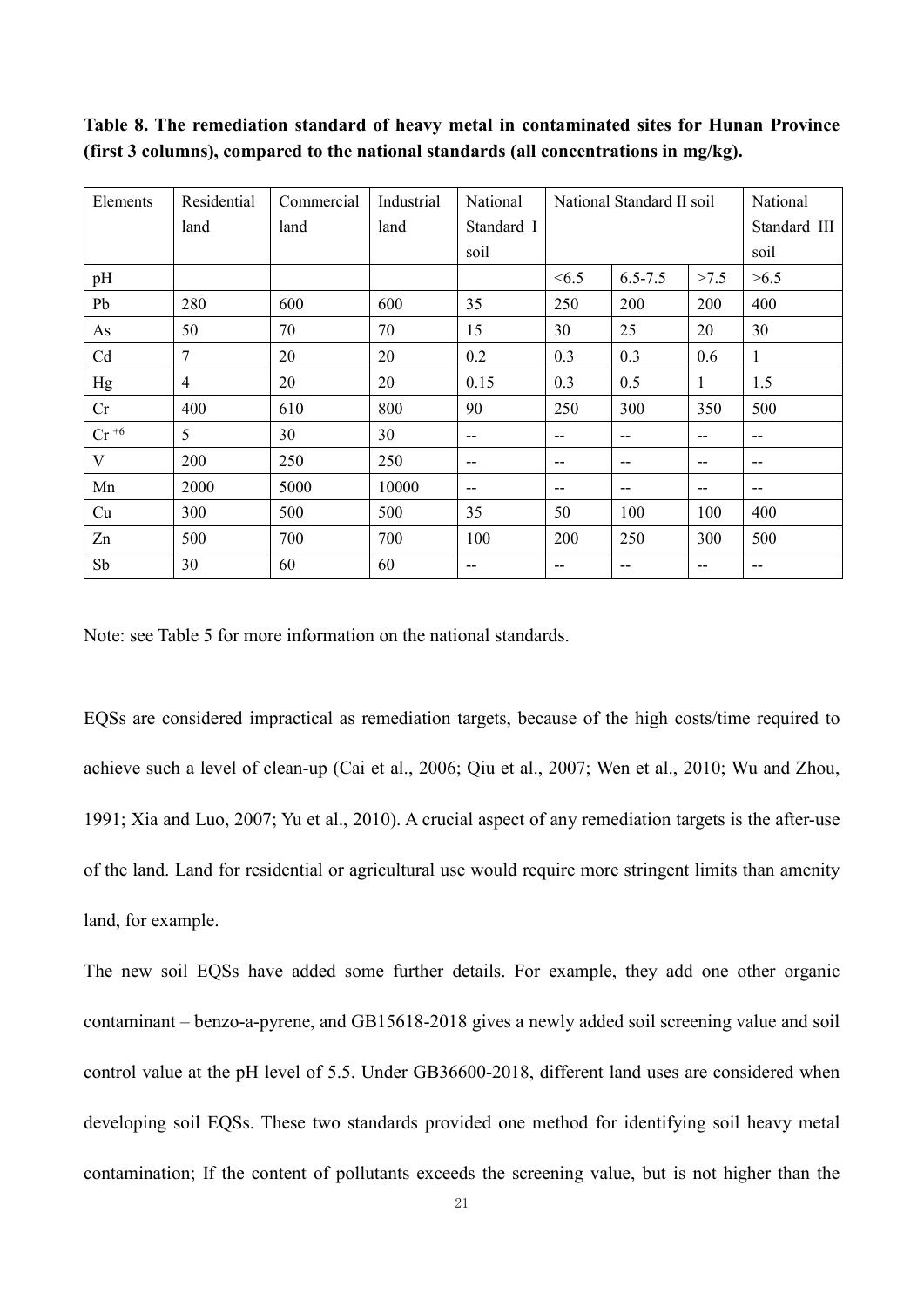background value of the soil environment, it is not included in the management of contaminated land. However, some considerations are still not resolved; for example, more contaminants still need to be considered and soil ecological protection still needs to be addressed.

# **7. Current situation and future priorities**

China is highly reliant on its 'best quality' soils for food security and agricultural production. It has been estimated that 20% of China total arable land is contaminated (Lin, 2004; Zhao et al., 2007). This may be different from the situation in most developed countries, where a higher proportion of agricultural land is not contaminated. For example, a higher  $(\sim)3\%$  proportion of European agricultural land is considered safe for food production (Tóth et al., 2016). The reality is that China will need to produce food for human consumption on soils which are already deemed 'contaminated'. Scientifically based risk assessments are necessary to inform practical decisions about the most practical land use options. For example, important research is currently being conducted in China and elsewhere to understand where and how 'contaminated' land can be used to support food production. This requires knowledge of soil chemistry and soil-crop plant transfers of contaminants (Tangahu et al., 2011; Xu et al., 2005). If China makes these changes/meets these priorities, it can be leading the world in approaches to contaminated land management. It is in this context that China is committed to conducting the most detailed and comprehensive soil survey to date. MEP-PRC carried out a nation survey covered  $6,300,000 \text{ km}^2$  soil area from April 2005 to December 2013, and several geochemistry surveys by MLR-PRC have been completed from 1999 to 2014, which covered 68% of total arable land (MEP-PRC, 2016). There are several areas where revisions are being considered, to bring China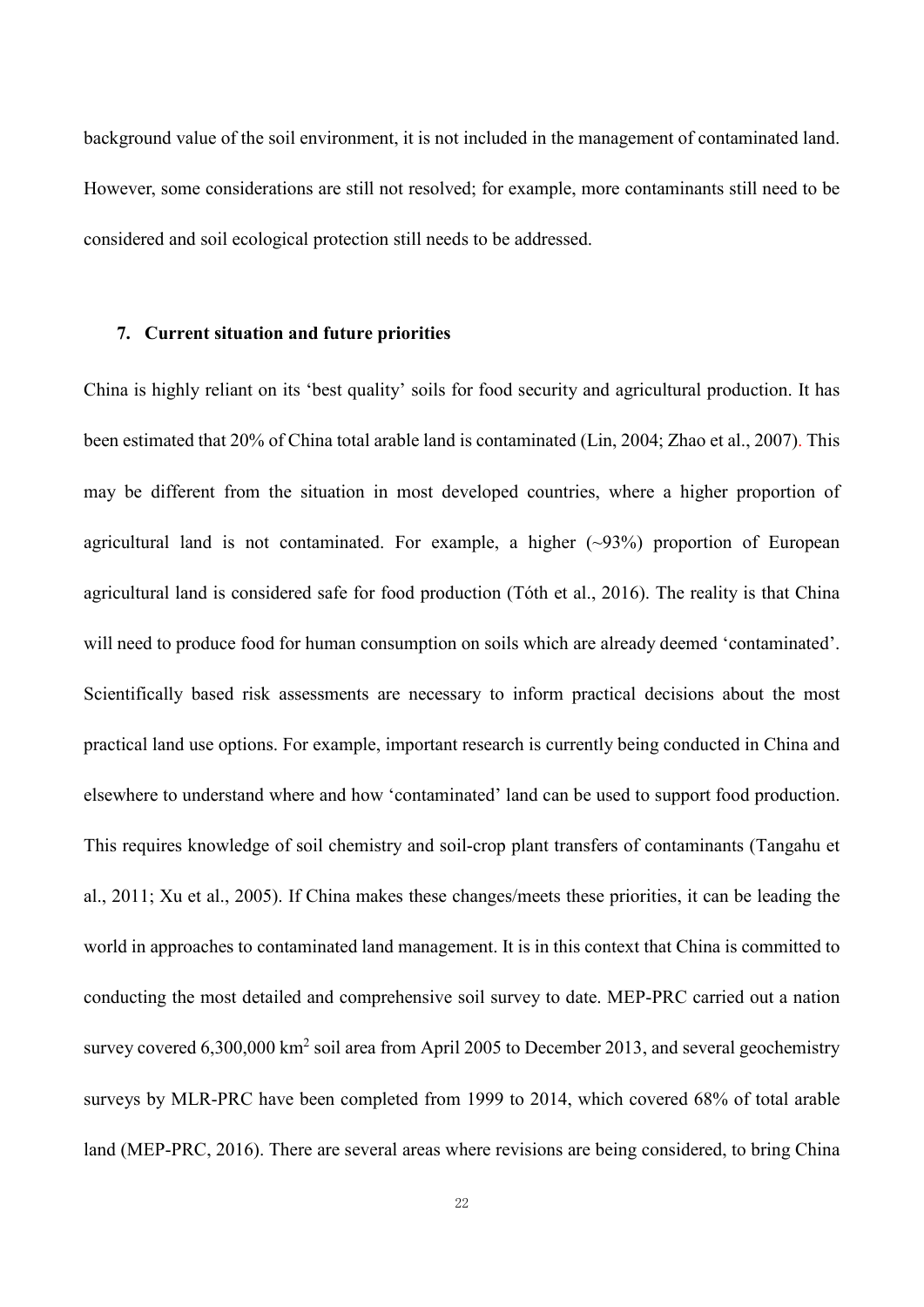to a leading position internationally. It is hoped that the new regulatory approaches can be further developed to:

- 1. Increase the range of analytes for which standards are set. Most focus so far has been on inorganics, but there is a wide array of organic contaminants for which standards can be set.
- 2. Critically important to the science-based risk assessment of contaminants in soils is the incorporation of speciation and bioavailability into the measurement and evaluation criteria. On initial screening, soils and sites may be deemed 'contaminated', but after a second tier analysis they may be shown to be suitable for crop production and use. Selection of appropriate and validated measurement and evaluation tools is a priority. If this is done in a scientifically transparent and defensible way, China will have a robust and internationally leading system for soil management in place.
- 3. Derivation of standards has focused on human receptor endpoints. However, consideration of soil biology/ecological endpoints will be necessary to protect ecosystem health.
- 4. National and regional/local scenarios of land use type/usage. This addresses residential/urban re-use of industrial land, as well as varying agricultural scenarios, such as different agricultural systems and cropping regimes.

### **Acknowledgements**

We are grateful to Dr Lisa Norton and Dr Aidan Keith in Centre for Ecology & Hydrology-Lancaster for their contribution to the knowledge of the Countryside Survey.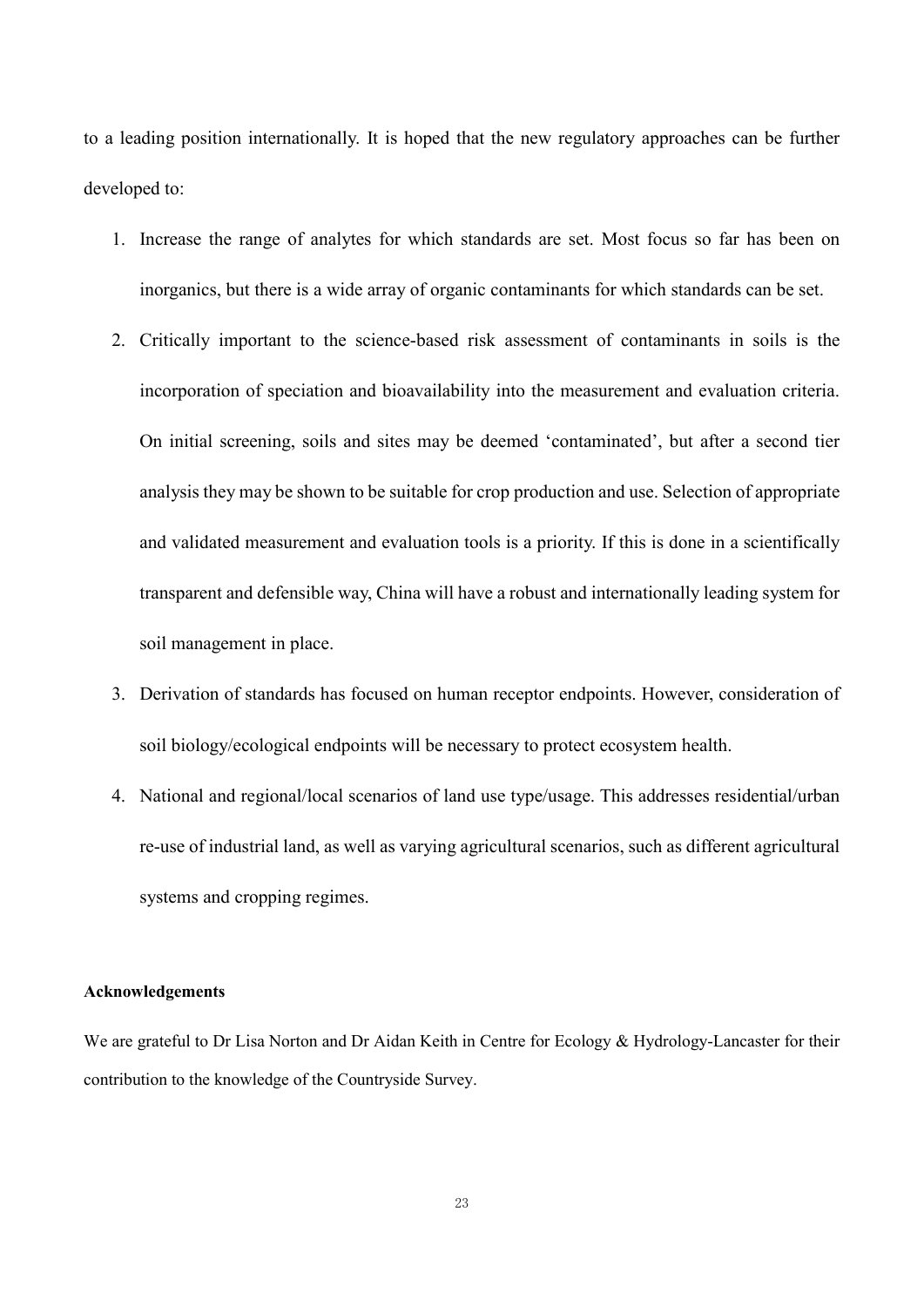#### **References**

- Barr, C., Bunce, R., Clarke, R., Firbank, L., Gillespie, M., Howard, D., Petit, S., Smart, S.M., Watkins, J., 2003. Methodology of Countryside Survey 2000 Module 1: Survey of Broad Habitats and Landscape Features: Final Report.
- Black, H., Garnett, J., Ainsworth, G., Coward, P., Creamer, R., Ellwood, S., Horne, J., Hornung, M., Kennedy, V., Monson, F., 2002. MASQ: Monitoring and Assessing Soil Quality in Great Britain. Survey Model 6: Soils and Pollution. Environment Agency, Rio House, Waterside Drive, Aztec West, Almondsbury, BRISTOL, BS32 4UD.
- Cai, Y., Liu, F., Wang, Y., Shi, R., 2005. Discussion on soil environmental quality standard in China. Proceedings of the first symposium on total agro-environmental science. 456-459.
- Cao, K., Guan, H., 2007. Brownfield redevelopment toward sustainable urban land use in China. Chin. Geogr. Sc. 17, 127- 134.
- Chen, H., 1991. Environment pedology. Advan. in Earth Sc. 6, 49-50.
- Chen, J., Wang, X., 1987. Factors affecting the background value of trace elements in soil. Envi. Monit. in Chin. 2, 41-45.
- Cheng, H., Li, k., Li, M., Yang, K., Liu, F., Cheng, X., 2014. Geochemical background and baseline value of chemical elements in urban soil in China. Earth Sc. Front. 21, 265-306.
- Cheng, Y., Tian, J., 1993. Background value and distribution characteristics of soil elements in Tibet, Beijing: Science Press.
- China National Environmental Monitoring Centre, 1990. China soil element background value. China Environmental Science Press.
- Connor, J. J., Shacklette, H., 1975. Background geochemistry of some rocks, soils, plants, and vegetables in the conterminous United States. United States Government Printing Office, Washington.
- Davies B. E., 1983. A graphical estimation of the normal lead content of some British soils. Geoderma, 29, 0-75.
- Deng, B., Qin, J., Li, T., 1986. Analysis of factors affecting soil background contents of metal background contents of metal elements in Beijing area. Acta Sc. Cricum. 6, 446-454.
- Dong, Y., Zheng, W., Zhou, J., 2007. Soil geochemical background value in Zhejiang Province, Geological Publishing House.
- Ferguson, C.C., 1999. Assessing risks from contaminated sites: policy and practice in 16 European countries. Land Cont. and Recl. 7, 87-108.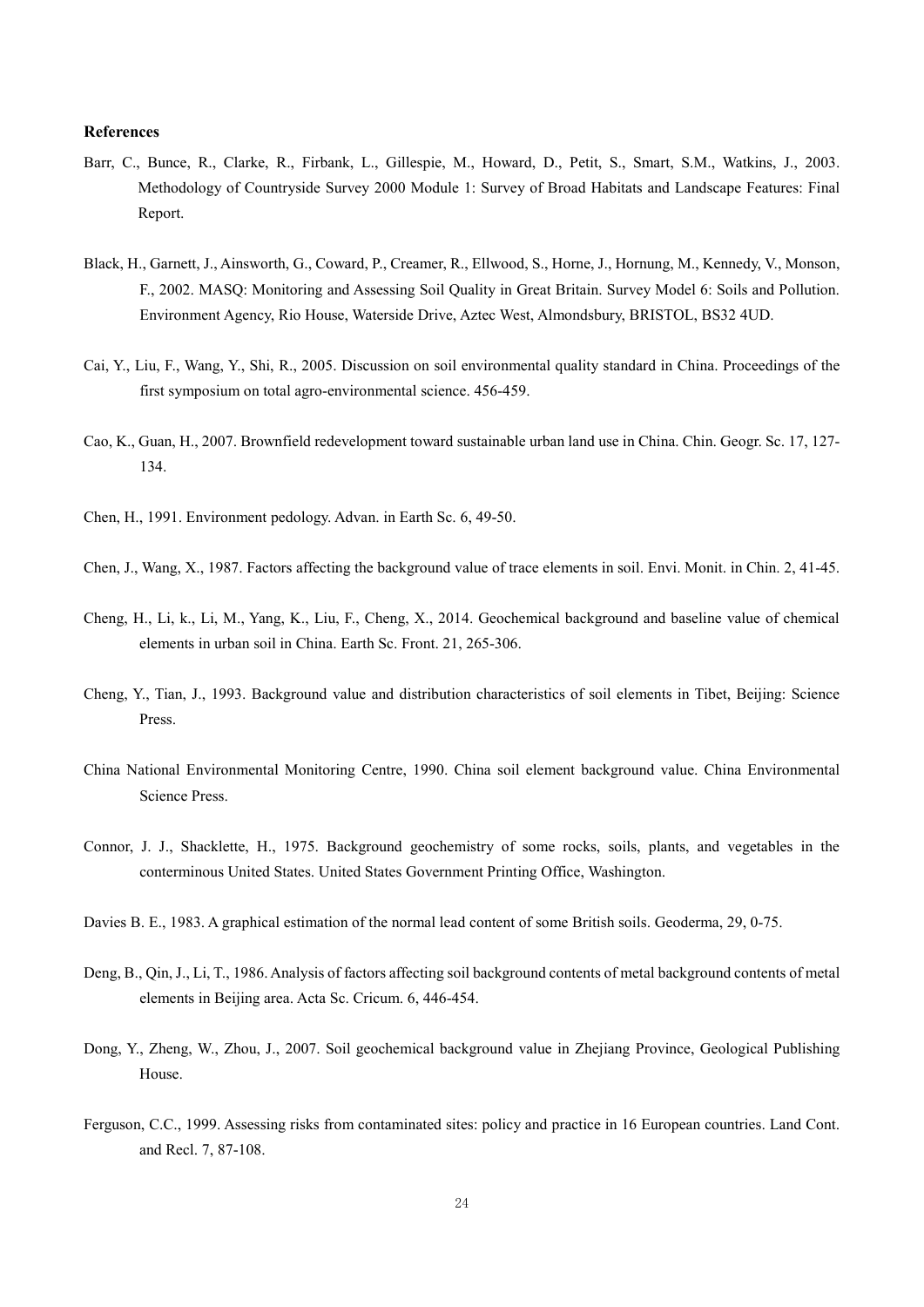- Fu, Q., Zhang, Q., Liu, W., 2016. Pollution situation of soil and its countermeasures in China. Phosp. & Comp. Ferti. 31, 50-52.
- Fu, S., He, Y., 1992. Effects of soil parents on soil background value. Env. Moni. in Chi. 8, 110-112.
- Hawkes, H., Webb, J., 1963. Geochemistry in Mineral Exploration. Soil Sci. 95, 283.
- He, J., Xu, G., Zhu, H., Peng, G., 2006. Research on soil background value in Jiangxi province, Beijing: China Environmental Science Press.
- Hu, H., Jin, Q., Kavan, P., 2014. A study of heavy metal pollution in China: Current status, pollution-control policies and countermeasures. Sustainability 6, 5820-5838.
- Johnson, C., Ander, E., Cave, M., Palumbo-Roe, B., 2012. Normal background concentrations (NBCs) of contaminants in English soils: Final project report. British Geological Survey Commissioned Report, CR/12/035, 40pp.
- Li, M., Li, Q., Zhao, L., Wang, H., Cai, M., Zhu, J., Wang, H., 2016. Optimizing the soil environmental protection standard system and suggestions. Research of Environmental Sciences, 29, pp. 1799-1810.
- Li, X., Jiao, W., Xiao, R., Chen, W., Chang, A., 2015. Soil pollution and site remediation policies in China: A review. Env. Rev. 23, 263-274.
- Li, Z., Ma, Z., van der Kuijp, T. J., Yuan, Z., Huang, L., 2014. A review of soil heavy metal pollution from mines in China: pollution and health risk assessment. Sci. Total Environ. 468, 843-853.
- Liang, W., Zhang, J., 1988. Analysis of influencing factors of soil element background value.
- Lin, Q., 2004. Current situation of soil pollution in China and its countermeasures. Fujian soil and water conserv. 16, 25- 28.
- Liu, L., Long, J., Wan, H., Li, J., 2013. Distribution characteristics and risk assessment of heavy metals in agricultural soils in an abandoned antimony smelter in Guizhou Karst areas. Soils, 45.
- Luo, Q., Catney, P., Lerner, D., 2009. Risk-based management of contaminated land in the UK: Lessons for China? J. Environ. Manage. 90, 1123-1134.
- Luo, Y., Zhang, H., Tu, C., Teng, Y., 2015. Soil environment and pollution remediation in China: current status and prospectives research development. J. of the Chin. Ac.. of Sc. 30, 115-124.

McGrath, S., Loveland, P., 1992. The soil geochemical atlas of England and Wales, Blackie Academic & Professional.

MEP-PRC, 1995. Environmental quality standard for soils (GB15618-1995).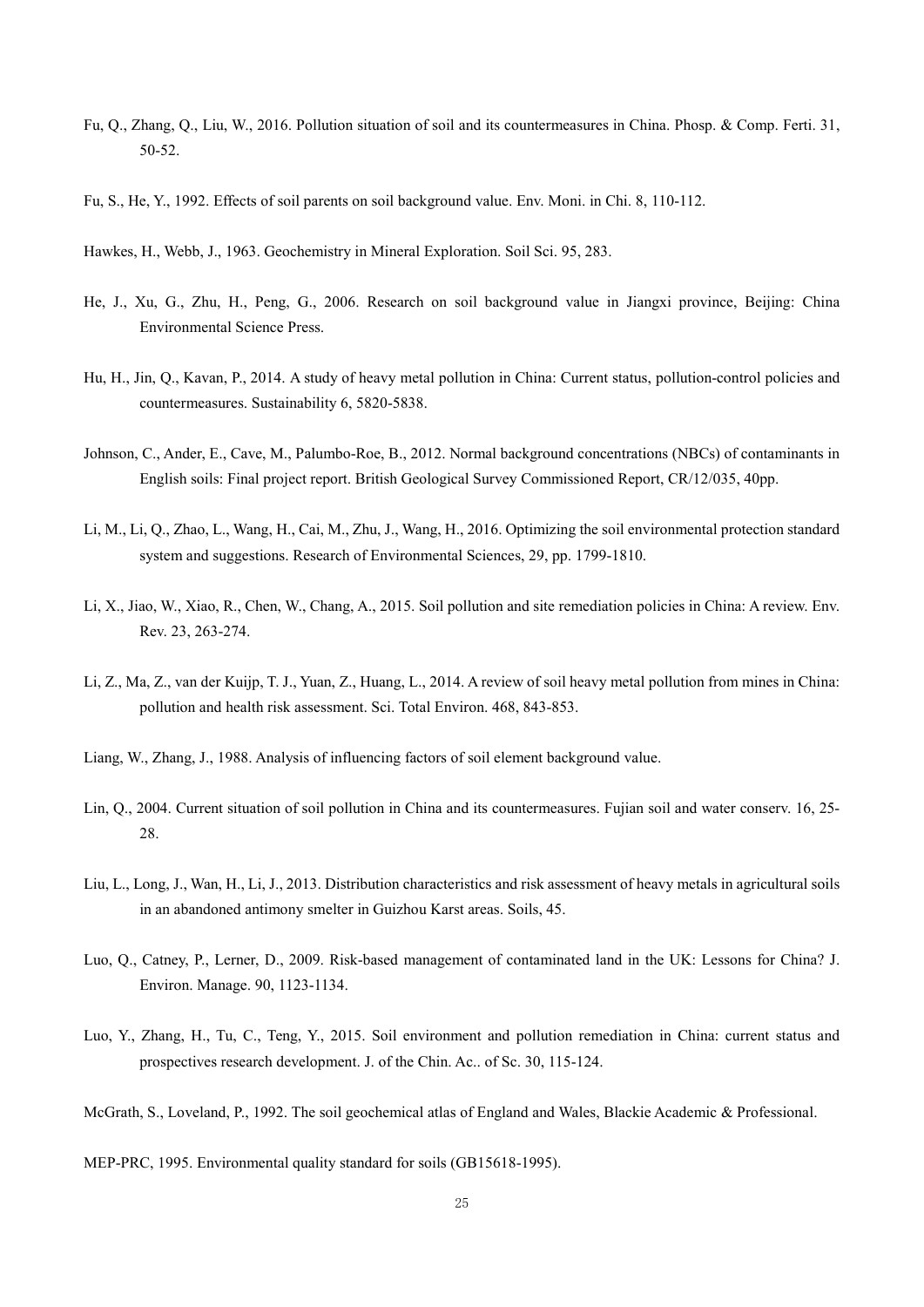- MEP-PRC, 2016. Ministry of Environmental Protection Detailed "soil ten": resolutely declared war on pollution: Ministry of Environmental Protection of of the People's Republic of China.
- Nair, K. P., Cottenie, A., 1971. Parent material-soil relationship in trace elements—a quantitative estimation. Geoderma, 5, 8193-8497.
- Oertel, A., 1961., Relation between trace element concentrations in soil and parent material. J. of Soil Sc. 12, 119-128.
- Pan, Y., Yang, G., 1988. Soil background value and research method in Hunan, Beijing: China Environmental Science Press.
- Qiu, J., Zhang, S., Lin, Y., Jiang, X., 2007. Current situation and improvement of soil environmental standard system in China. In Proceedings of the annual meeting of Chinese Environmental Science, 2007, 1384-1386.
- Shi, H., Song, W., Zhao, Z., 2008. The current condition and causes of agricultural soil pollution in China. Acta Agri. Shanghai, 24, 122-126.
- Song, W., Chen, B., Liu, L., 2013. Soil heavy metal pollution of cultivated land in China. Res. of Soil and Water Conser. 20, 293-298.
- State Council, 2016. Action plan for soil pollution prevention and control.
- Tangahu, B. V., Sheikh Abdullah, S. R., Basri, H., Idris, M., Anuar, N., Mukhlisin, M., 2011. A review on heavy metals (As, Pb, and Hg) uptake by plants through phytoremediation. Inter. J. of Chem. Eng. 2011, 1-31.
- The first release of heavey metal survey in Hunan Province. http://hn.people.com.cn/n/2014/1201/c356328-23073747.html (Accessed 20th October 2017).
- Tóth, G., Hermann, T., Da Silva, M., Montanarella, L., 2016. Heavy metals in agricultural soils of the European Union with implications for food safety. Environ. Int. 88, 299-309.
- Wang, G., Luo, Y., Song, J., Xia, J., 2005. Study on soil environmental quality guidelines and standards I. International trend and suggestions for amendment in China. Tu Rang Xue Bao 42, 666-673.
- Wang, H., Yang, L., 1990. A perspective of the natural background research of the trace elements in China. Chi. Env. Sc. 10, 333-338.
- Wang, Y., Liu, C., Zhou, D., Chen, H., 2014. A critical view on the Status Quo of the farmland soil environmental quality in China: discussion and suggestion of relevant issues on report on the national general survey of soil contamination. Nong Ye Huan Jing Ke Xue Xue Bao 33, 1465-1473.